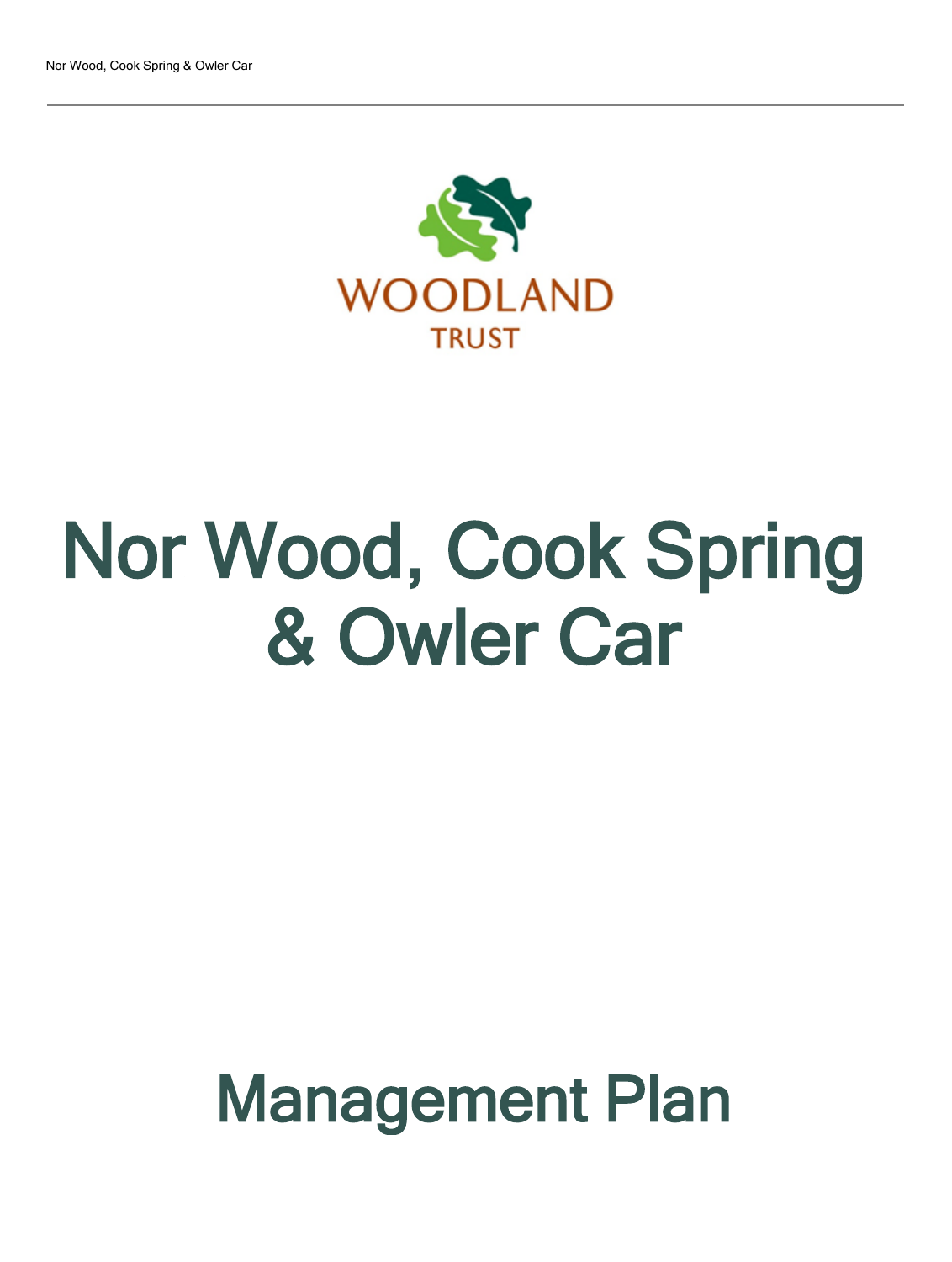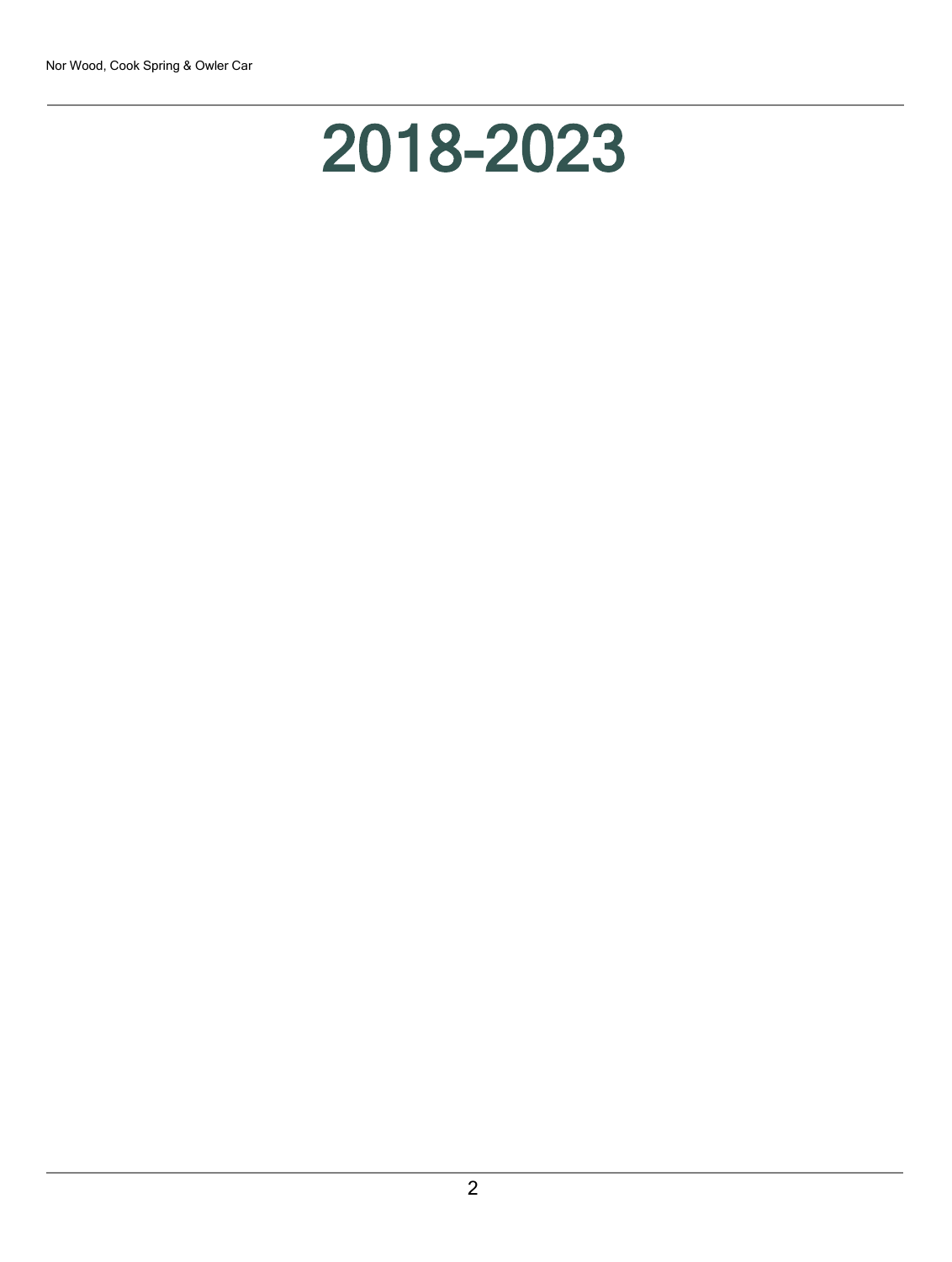### MANAGEMENT PLAN - CONTENTS PAGE

ITEM Page No.

Introduction

Plan review and updating

#### Woodland Management Approach

**Summary** 

- 1.0 Site details
- 2.0 Site description
	- 2.1 Summary Description
	- 2.2 Extended Description
- 3.0 Public access information
	- 3.1 Getting there
	- 3.2 Access / Walks
- 4.0 Long term policy
- 5.0 Key Features
	- 5.1 Ancient Semi Natural Woodland
	- 5.2 Informal Public Access
	- 5.3 Planted Ancient Woodland Site
- 6.0 Work Programme
- Appendix 1: Compartment descriptions
- Appendix 2: Harvesting operations (20 years)
- **Glossary**

## MAPS

Access Conservation Features Management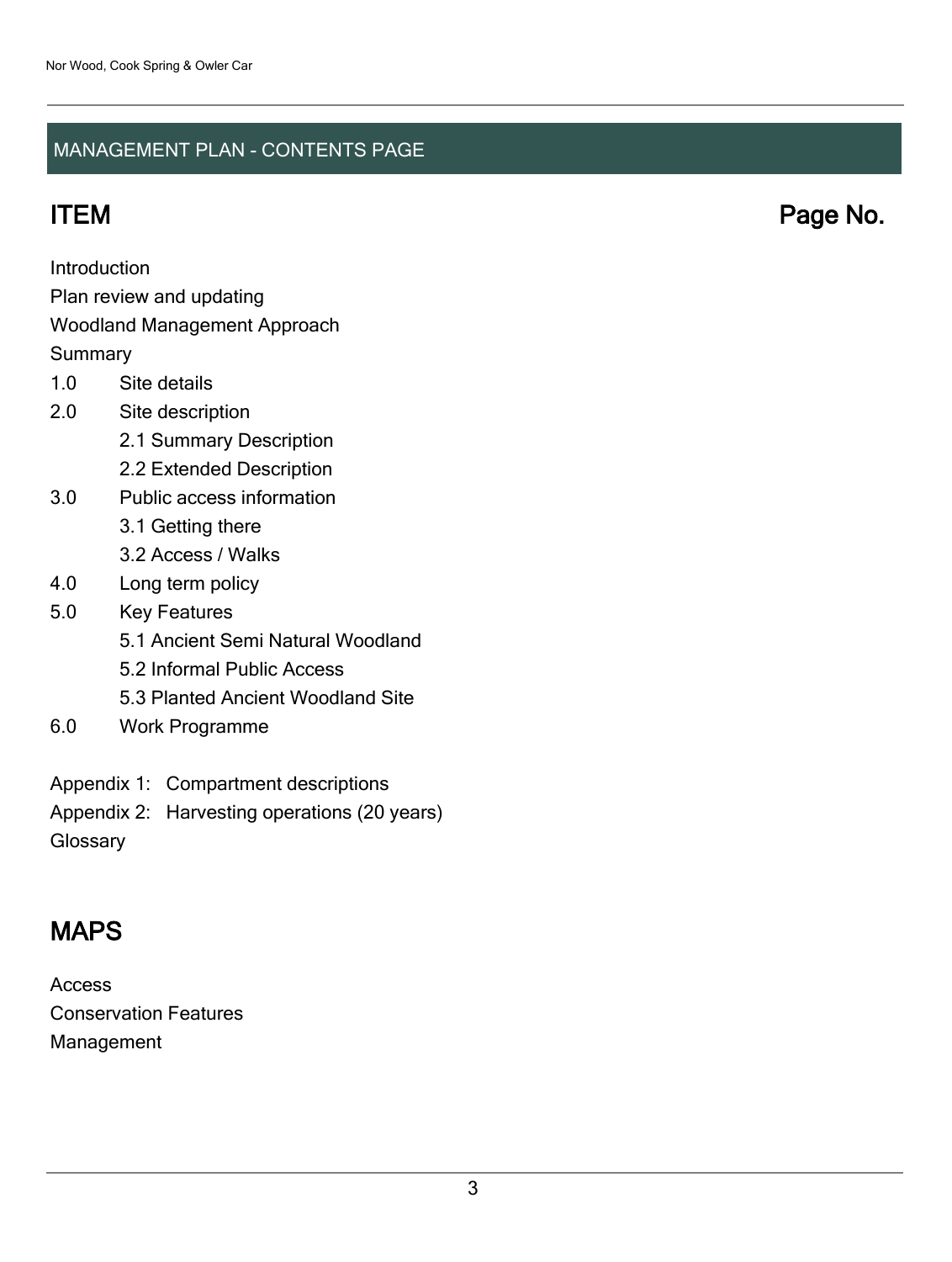## THE WOODLAND TRUST

## INTRODUCTION

The Trust's corporate aims and management approach guide the management of all the Trust's properties, and are described on Page 4. These determine basic management policies and methods, which apply to all sites unless specifically stated otherwise. Such policies include free public access; keeping local people informed of major proposed work; the retention of old trees and dead wood; and a desire for management to be as unobtrusive as possible. The Trust also has available Policy Statements covering a variety of woodland management issues.

The Trust's management plans are based on the identification of Key Features for the site and setting objectives for their management. A monitoring programme (not included in this plan) ensures that these objectives are met and any necessary management works are carried out.

Any legally confidential or sensitive species information about this site is not included in this version of the plan.

## PLAN REVIEW AND UPDATING

The information presented in this Management plan is held in a database which is continuously being amended and updated on our website. Consequently this printed version may quickly become out of date, particularly in relation to the planned work programme and on-going monitoring observations. Please either consult The Woodland Trust website [www.woodlandtrust.org.uk](http://www.woodlandtrust.org.uk/) or contact the Woodland Trust [\(wopsmail@woodlandtrust.org.uk](mailto:wopsmail@woodlandtrust.org.uk)) to confirm

details of the current management programme.

There is a formal review of this plan every 5 years and a summary of monitoring results can be obtained on request.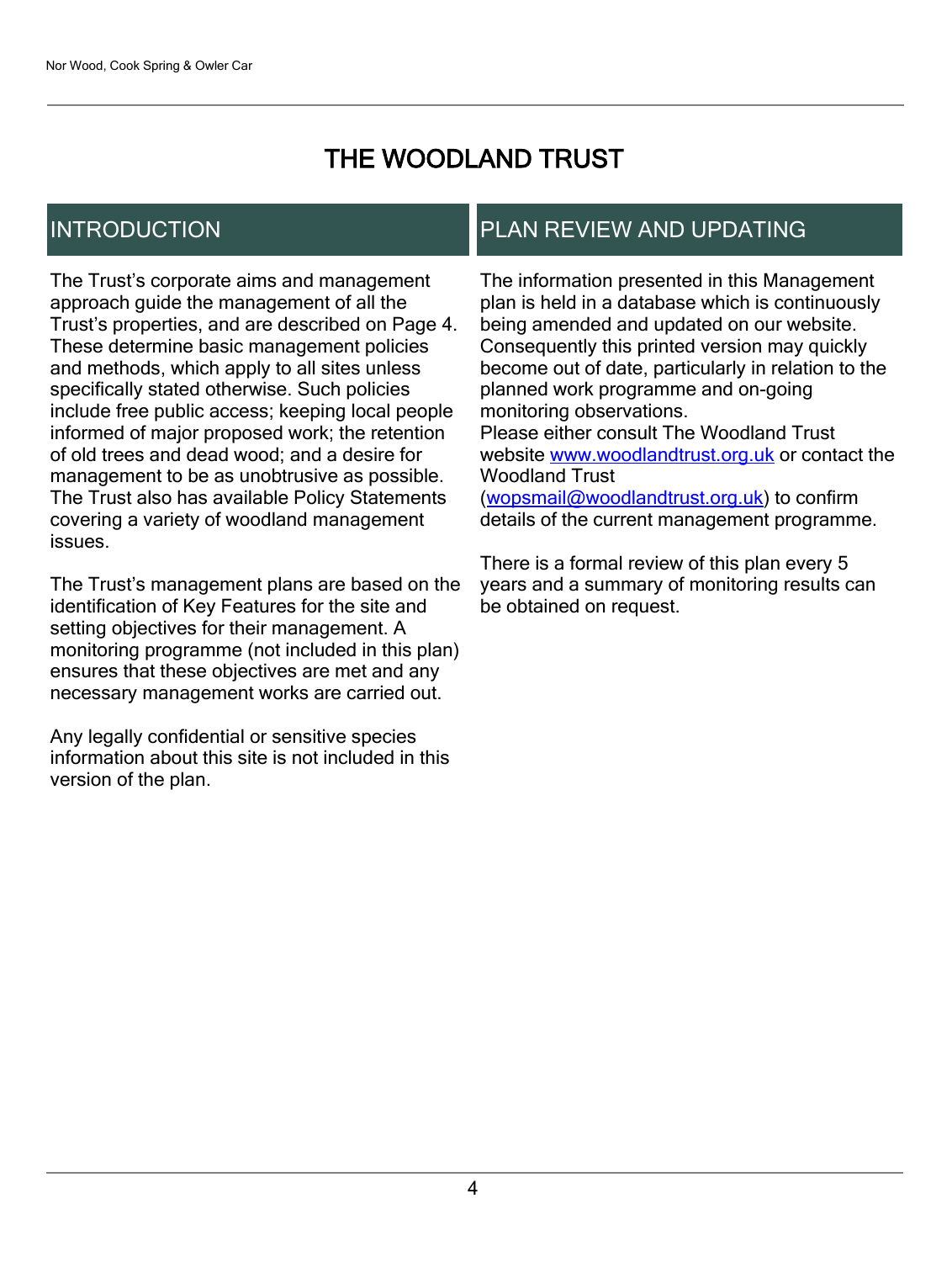## WOODLAND MANAGEMENT APPROACH

The management of our woods is based on our charitable purposes, and is therefore focused on improving woodland biodiversity and increasing peoples' understanding and enjoyment of woodland. Our strategic aims are to:

- Protect native woods, trees and their wildlife for the future
- Work with others to create more native woodlands and places rich in trees
- Inspire everyone to enjoy and value woods and trees

All our sites have a management plan which is freely accessible via our website [www.woodlandtrust.org.uk.](http://www.woodlandtrust.org.uk/) Our woods are managed to the UK Woodland Assurance Standard (UKWAS) and are certified with the Forest Stewardship Council® (FSC®) under licence FSC-C009406 and through independent audit.

In addition to the guidelines below we have specific guidance and policies on issues of woodland management which we review and update from time to time.

We recognise that all woods are different and that the management of our sites should also reflect their local landscape and where appropriate support local projects and initiatives. Guidelines like these provide a necessary overarching framework to guide the management of our sites but such management also requires decisions based on local circumstances and our Site Manager's intimate knowledge of each site.

The following guidelines help to direct our woodland management:

- 1. Our woods are managed to maintain their intrinsic key features of value and to reflect those of the surrounding landscape. We intervene when there is evidence that it is necessary to maintain or improve biodiversity and to further the development of more resilient woods and landscapes.
- 2. We establish new native woodland using both natural regeneration and tree planting, but largely the latter, particularly when there are opportunities for involving people.
- 3. We provide free public access to woods for quiet, informal recreation and our woods are managed to make them accessible, welcoming and safe.
- 4. The long term vision for our non-native plantations on ancient woodland sites is to restore them to predominantly native species composition and semi-natural structure, a vision that equally applies to our secondary woods.
- 5. Existing semi-natural open-ground and freshwater habitats are restored and maintained wherever their management can be sustained and new open ground habitats created where appropriate.
- 6. The heritage and cultural value of sites is taken into account in our management and, in particular, our ancient trees are retained for as long as possible.
- 7. Woods can offer the potential to generate income both from the sustainable harvesting of wood products and the delivery of other services. We will therefore consider the potential to generate income from our estate to help support our aims.
- 8. We work with neighbours, local people, organisations and other stakeholders in developing the management of our woods. We recognise the benefits of local community woodland ownership and management. Where appropriate we allow our woods to be used to support local woodland, conservation, education and access initiatives.
- 9. We use and offer the estate where appropriate, for the purpose of demonstration, evidence gathering and research associated with the conservation, recreational and sustainable management of woodlands. In particular we will develop and maintain a network of long-term monitoring sites across the estate.
- 10 Any activities we undertake will conform to sustainable forest management principles, be appropriate for the site and will be balanced with our primary objectives of enhancing the biodiversity and recreational value of our woods and the wider landscapes.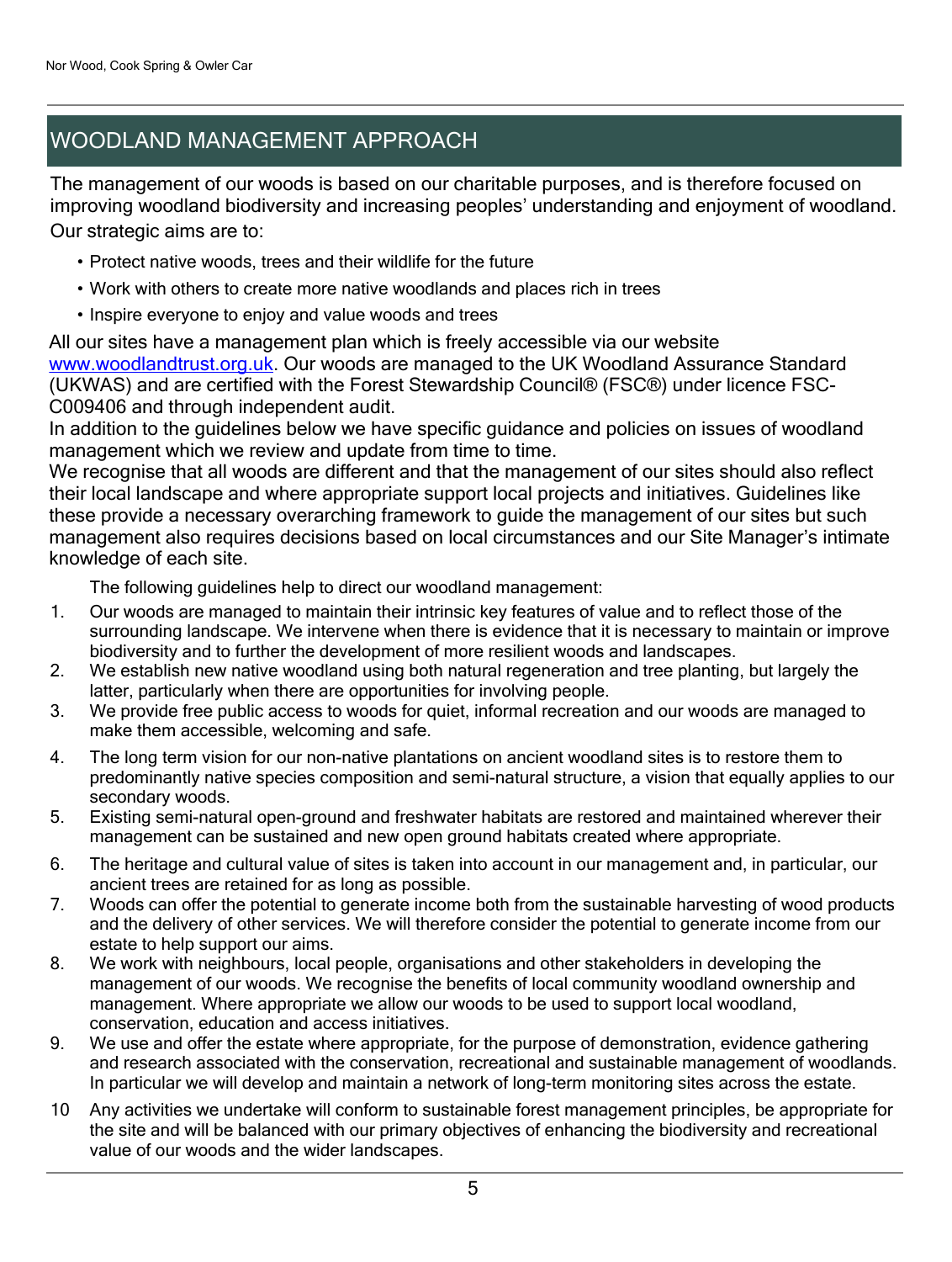## SUMMARY

This public management plan briefly describes the site, specifically mentions information on public access, sets out the long term policy and lists the Key Features which drive management actions. The Key Features are specific to this site - their significance is outlined together with their long (50 year+) and short (5 year) term objectives. The short term objectives are complemented by a detailed Work Programme for the period of this management plan. Detailed compartment descriptions are listed in the appendices which include any major management constraints and designations. A short glossary of technical terms is at the end. The Key Features and general woodland condition of this site are subject to a formal monitoring programme which is maintained in a central database. A summary of monitoring results is available on request.

## 1.0 SITE DETAILS

| Site name:      | Nor Wood, Cook Spring & Owler Car                                                                                                                                              |
|-----------------|--------------------------------------------------------------------------------------------------------------------------------------------------------------------------------|
| Location:       | <b>Dronfield</b>                                                                                                                                                               |
| Grid reference: | SK373803, OS 1:50,000 Sheet No. 110                                                                                                                                            |
| Area:           | 30.57 hectares (75.54 acres)                                                                                                                                                   |
| Designations:   | Ancient Semi Natural Woodland, Planted Ancient Woodland Site, Site<br>of Local Nature Conservation Importance, Site of Special Scientific<br>Interest, Tree Preservation Order |

## 2.0 SITE DESCRIPTION

#### 2.1 Summary Description

This semi-natural ancient woodland has a rich diversity of broadleaf trees and is brimming with wildlife. But look beyond its wild and natural appearance, and you'll find evidence of a fascinating industrial past. With easy access from the southern edge of the city of Sheffield, it's the perfect place to find some respite from busy urban life.

#### 2.2 Extended Description

The Woodland Trust purchased Nor, Cookspring and Owler Car woods (30.80 hectares) from the Sitwell Estate in 1988. The woods form part of a larger, contiguous complex of woodlands (including Coalpit Wood, Long Wood, Newfield Spring Wood, Bridle Road Wood & Whinacre Wood SSSI) much of which is now managed for nature conservation and/or public access objectives. Despite having a distinctly rural feel, the woodland complex is within two kilometres of the southern edge of the city of Sheffield (Jordanthorpe) and is well used by local people for informal recreation. Part of Cookspring Wood is designated as SSSI as it represents one of the least modified areas of oak woodland in Derbyshire.

The woodlands are best categorised as ancient semi-natural woodland, although in the last two centuries the site has undergone considerable modification from surface mining and successive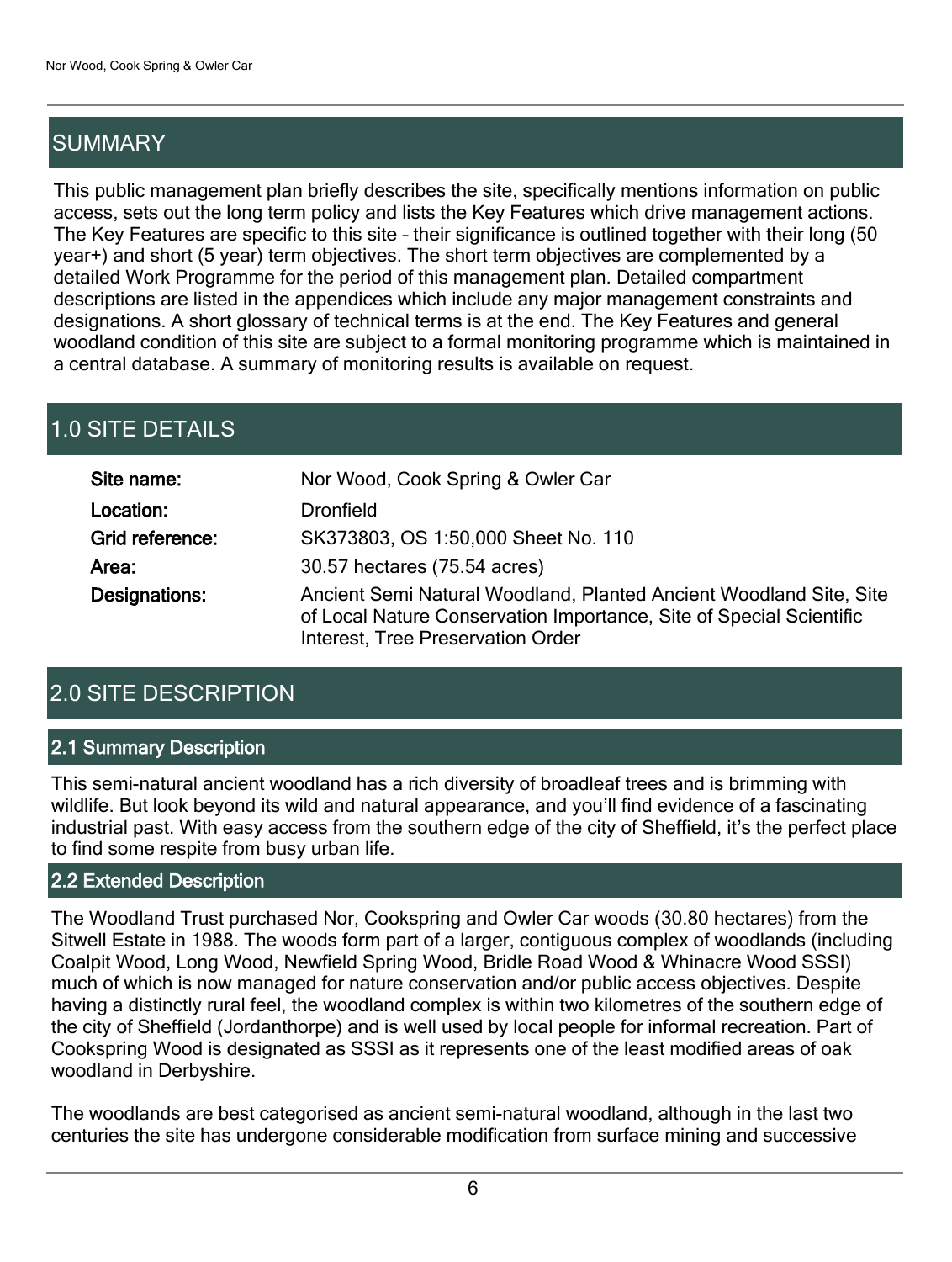felling and subsequent re-planting with non-native species, in particular beech (Fagus sylvatica), larch (Larix sp.), red oak (Quercus rubra), maple and sycamore (Acer pseudoplatanus). However, the woodland retains a varied ground flora, and the majority of tree species present today are native, including excellent examples of oak (Quercus petraea, Q. robur and the hybrid Q. rosacea), ash (Fraxinus excelsior) high forest with wild cherry (Prunus avium), holly (Ilex aquilifolium) and hazel (Corylus avellana) understory. The woods are cited in Derbyshire County Council's Wildlife Sites Register (Anon, 1995), and as a Site of Nature Conservation Importance (SINC) in N.E Derbyshire's Local Plan. They are also listed in English Nature's Inventory of Ancient Woodland (Bevan et al, 1992).

The woodlands appear on Burdetts's map of Derbyshire, 1791 (copy in Rotherham & Avison, 1988) and successive maps thereafter. We can surmise from this that the areas currently managed by the Trust have almost certainly had continuous woodland cover since 1600, and are therefore ancient woodlands.

The woodlands have had a long history of human use. Owler Car for example, contains at least 25 White Coal Hearths (Q pits), indicating the wood was used in the last century for lead smelting. There are also several other pits which appear to have been used for domestic quarrying and 24 'platforms' which may have been associated with charcoal production for the smelting of iron-ore. Other evidence of human use comes from the survival of several coppice stools, suggesting that cut coppice was used for charcoal burning. There are also a number of linear features in the woodlands, possibly former drainage networks, and what seems to be an ancient woodbank on the upper eastern edge of Owler Car Wood (see Rotherham & Avison, 1998).

In recent years the woodlands have been used for the production of timber, although many of the areas planted with conifers have not been well managed and have failed to produce quality timber crops.

Public access to the site is good with a network of public and permissive paths across the whole site. Access can also be gained via a sensible circular permissive bridleway route which has been established, following route improvements providing a link with Long Wood to the north and Owler Carr Lane to the south. For descriptions and restrictions on management access see Legal Section.

The Moss brook flows from the lower edges of the eastern flank of the Pennines, eastwards toward the River Rother flood plain beyond the village of Eckington, the parish in which the woods are situated. The valley side on which the woods lie falls from approximately 225m above ordnance datum (AOD) to approximately 100m AOD. From the ancient Owler Car Lane (170m AOD) the wood falls via a series of concave slopes (due to resistant sandstone), and flatter areas of more easily weathered shales, to the stream bottom approximately 500m to the north.

The underlying geology of the area is typical of the Lower Coal Measures Series, with alternating beds of sandstones, and shales and mudstones, irregularly interspersed with coal seams of varying depth. The soils reflect the underlying bedrock with acidic soils over the sandstone and neutral to base rich soils associated with the shales and mudstones. Hillside spring-lines and seeps appear as groundwater issues at the base of the more porous sandstone layers.

The ground flora of the woodlands is often dominated by one or two of the following species: bramble (Rubus fruticosus agg.), ferns (Dryopteris dilitata, D. felix-mas and Athyrium felix femina),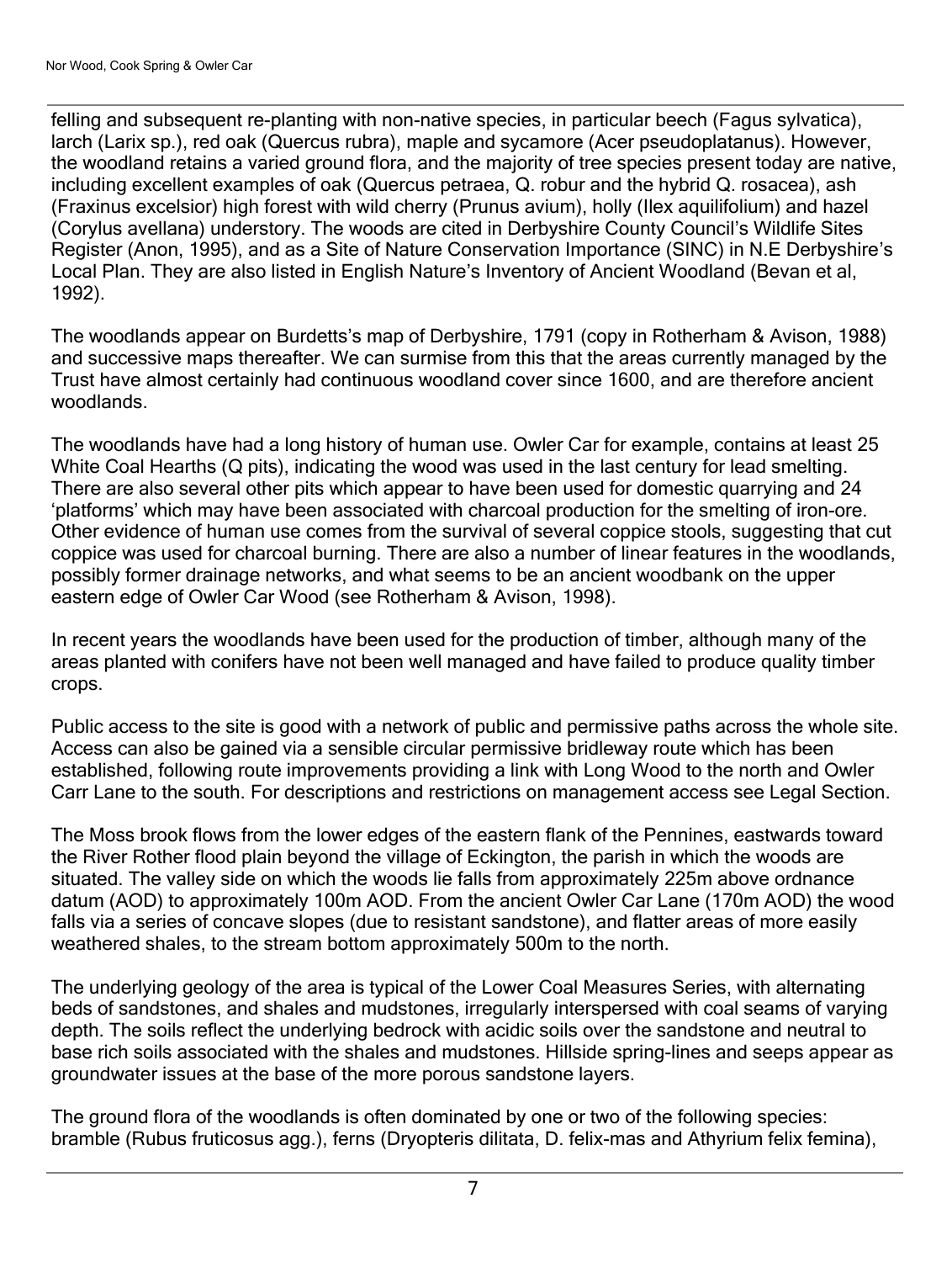bluebell (Hyacinthoides non-scripta) and the grass Holcus mollis. With these dominants a wide variety of characteristic woodland species have been recorded including moderate to strong ancient woodland indicators such as dogs mercury (Mercurialis perennis), wood melick (Melica uniflora), wood millet (Millium effusum), smooth stalked sedge (Carex laevigata), remote sedge (Carex remota) and barren strawberry (Potentilla sterillis). A more detailed plant list with compartment descriptions is given in Rotherham & Avison, 1998. Detailed lists of fungi, lichens and bryophyte flora are unavailable.

At least 25 species of birds have been recorded from the woodlands, including a good population of nuthatch and the occasional turtle dove. Song thrush, great spotted woodpecker, blackcap and goldfinch are relatively common. The wood is home to the usual range of common mammals.

No detailed survey of invertebrates has been carried out but given the history of the site this could prove to be a valuable exercise.

## 3.0 PUBLIC ACCESS INFORMATION

#### 3.1 Getting there

By bus

The nearest bus station is on Eckington Road (B6056).

By train

The nearest station is in Dronfield, south of Sheffield. Coal Aston is one mile (1.6km) from Dronfield station.

#### By car

Leave the M1 motorway at junction 29 and follow the A617 to Chesterfield (4 miles/6.4km). At the roundabout, take the fourth exit (A61 signposted Sheffield). Continue on the A61 by taking the second exit at the Tesco roundabout, and the third exit at the Little Chef roundabout. At the next roundabout (around 4 miles/6.4km), take the second exit (B6057), and at the next roundabout, take the third exit (B6158, Dyche Lane) towards Coal Aston. Access is off the B6056 from Coal Aston/Dronfield to Owler Car Lane.

There is limited parking for one or two cars at the entrance off Owler Car Lane.

For up-to-date information on public transport, visit traveline.org.uk or phone 0871 200 2233.

#### 3.2 Access / Walks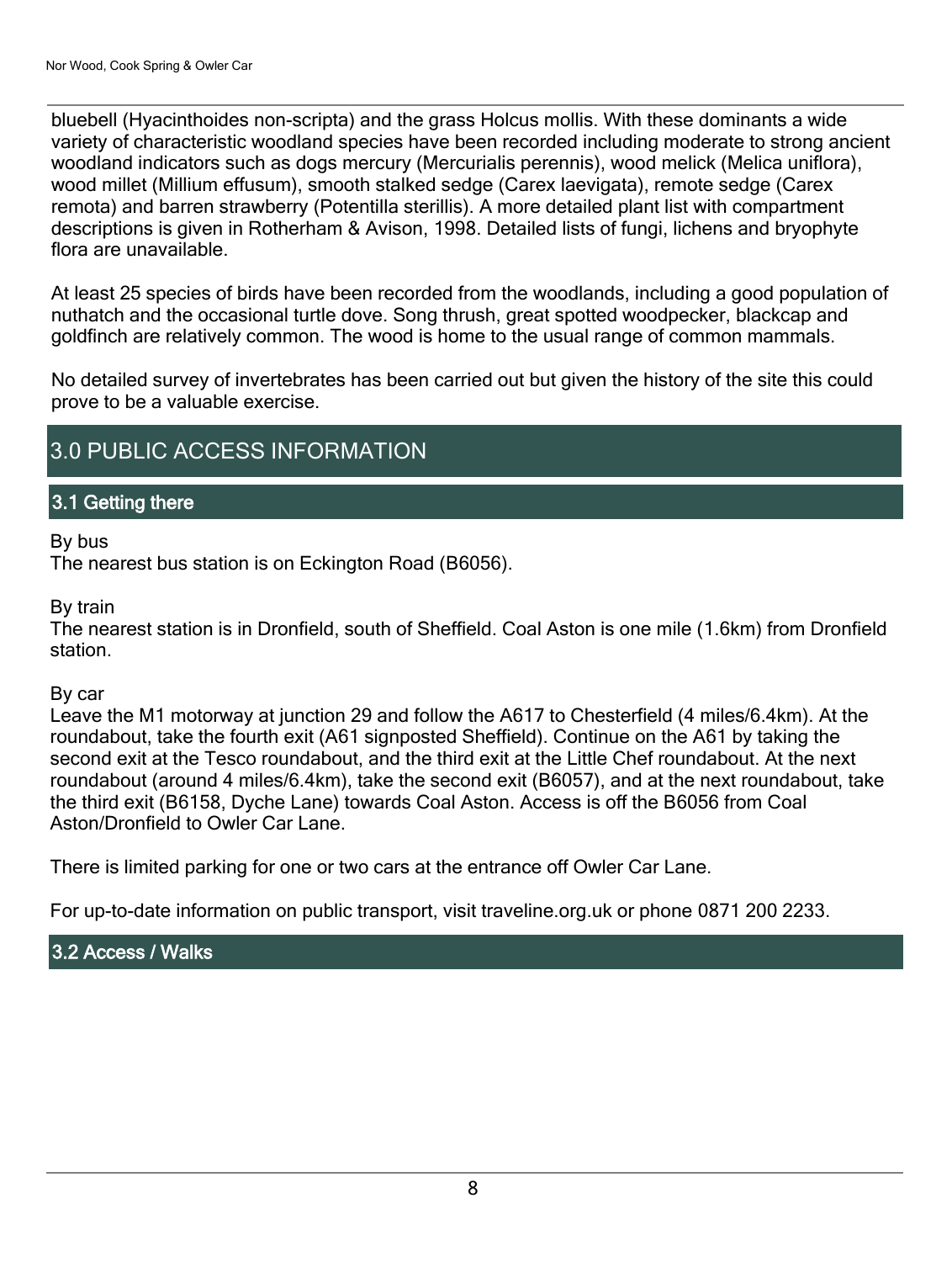An extensive network of paths links with other paths over neighbouring land and on to the city of Sheffield. A circular bridleway provides a link between Long Wood to the north and Owler Carr Lane to the south. Paths are earth surfaced and can be slippery and muddy when wet. Some are steep, especially in the section that leads down from the parking at Owler Carr Lane. Because of this, the woods are not accessible to wheelchairs.

There are a total of 14 entrances, including:

from Owler Car Lane, off the B6056 in Coal Aston

from the south across the footpaths over open fields into Nor Wood

from Long Wood to the east, via bridges over Moss stream, which forms the northern border of the Trust-owned woodland.

The following circular walk has some short but steep ascents: Ridgeway - Birley Hay - Troway - Owler Car - Newfield Spring Wood - Carterhall Wood - Ridgeway (8 miles/12.9 km)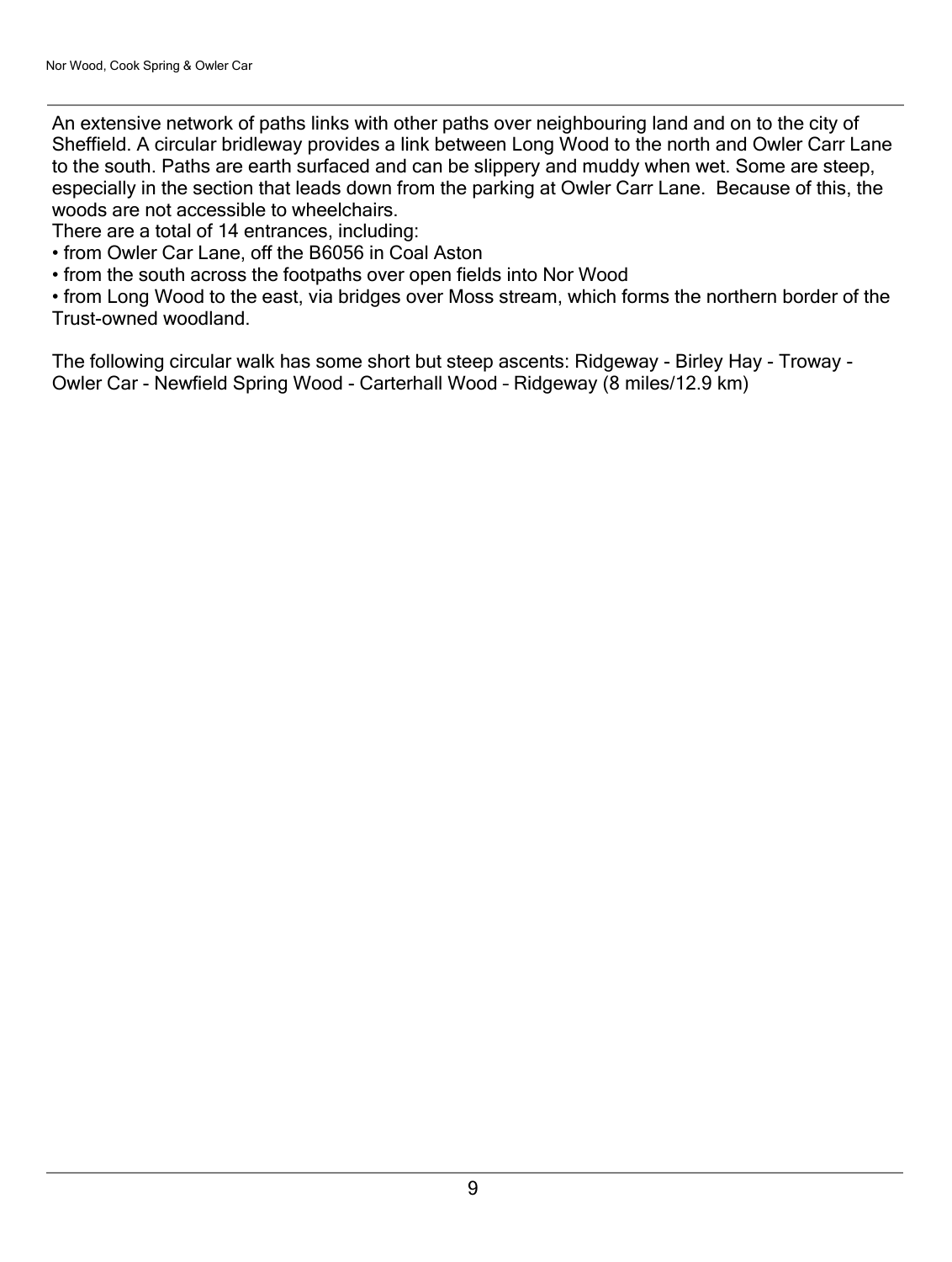## 4.0 LONG TERM POLICY

The long term vision for Nor, Cookspring and Owler Car is to return the woodland to an uneven aged, broadleaved, high forest woodland, retaining and enhancing the botanical, faunal and historic interest of the site. Specifically this will involve:

- Phased removal of non-native conifers, (keeping a few as specimen trees) through PAWS restoration. Where native broadleaves exist within a matrix with conifers, the non-native trees will be removed to favour native species through thinning and selective thinning. Where broadleaves are largely absent, phased thinning of conifers will open up the canopy to allow natural regeneration of broadleaves which, it is intended, will eventually replace the conifers as the main canopy trees. Some thinning of broadleaves may also be appropriate and in the long term it is intended to significantly reduce the percentage cover of sycamore, beech and red oak (to less than 50% of the total trees) on the site, although it is accepted that complete eradication of these species is unlikely and undesirable. Canopy cover will be maintained outside those areas which are to be managed as rides.

- Care will be taken when carrying out silivicultural operations and other management operations not to damage the historic features of the site.

- Minimum intervention in targeted areas of the woodland, primarily the SSSI and other significant areas of NVC W10 . These will be in areas currently dominated by native broadleaves. It is hoped that these areas will require little silvicultural or other management and will develop into a selfsustaining systems, shaped by natural processes alone.

- Dead wood, wet areas and small open glades will be retained wherever possible in all areas to improve the provision of microhabitats.

- Maintenance and upgrading of a network of paths and rides to allow quiet, informal recreation. Any continuation of renewing the surfacing of public and bridle paths must not detract from the character of the woodlands or compromise the biodiversity interest.

- The Trust will continue to promote the woodland amongst people in the region and members nationally so long as the primary objective of 'no further loss of ancient woodland' (in terms of both quality and quantity) is compromised. Improvement of drainage along paths must not damage historic features or populations of notable plant and animal species.

This long term vision for Nor Cookspring and Owler Car is in line with the aims in the Trust's Action Plan 'Keeping Woodland Alive'.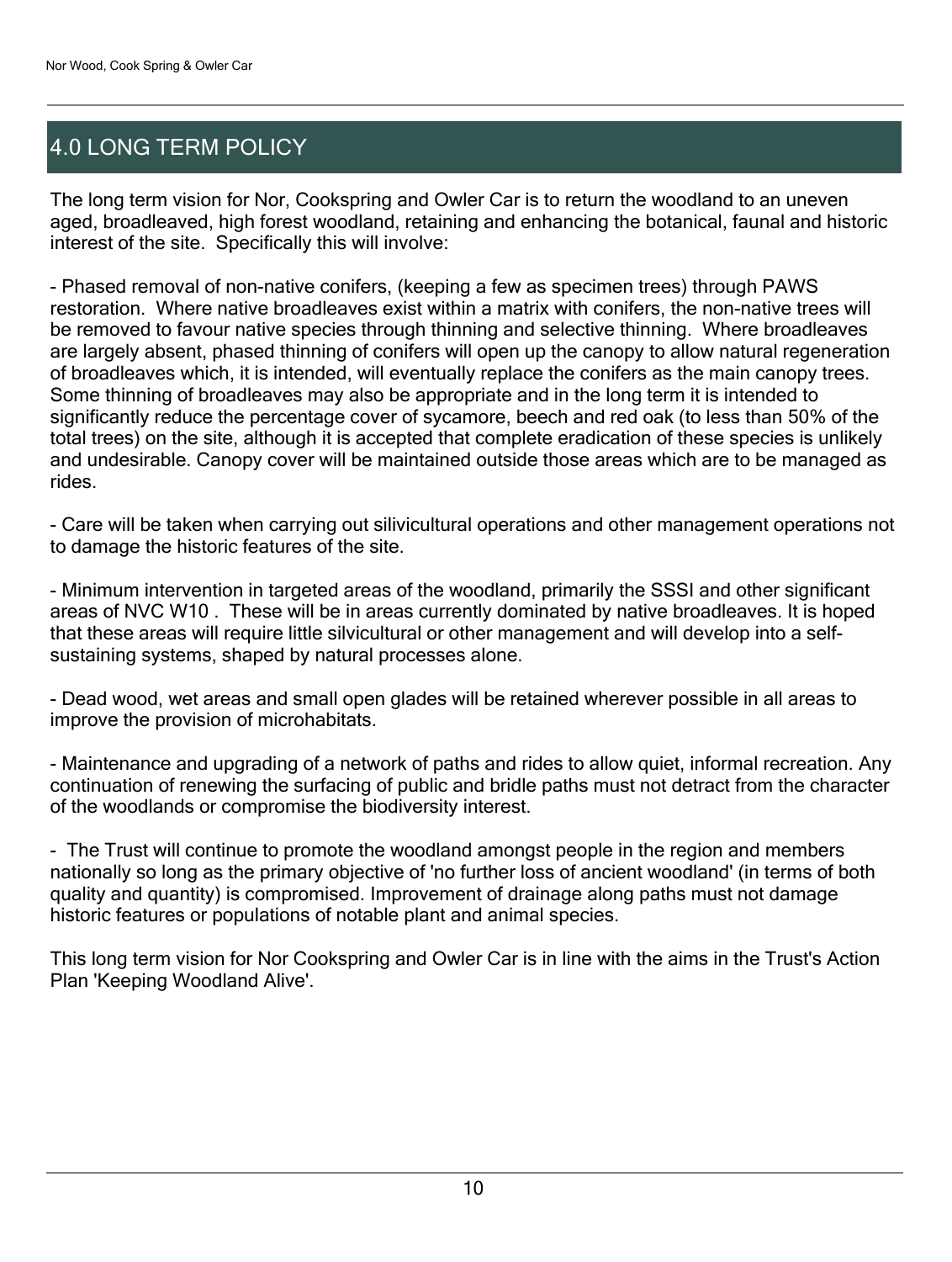## 5.0 KEY FEATURES

The Key Features of the site are identified and described below. They encapsulate what is important about the site. The short and long-term objectives are stated and any management necessary to maintain and improve the Key Feature.

#### 5.1 Ancient Semi Natural Woodland

#### **Description**

Much of this dry oak woodland community is confined to Cookspring Wood and Nor Wood, with small outlying patches in Owler Car. In places, the ground flora is species rich (see summary description), often with extensive carpets of bluebell (Hyacinthoides non-scripta), wood sorrel (Oxalis acetosella) and sweet woodruff (Galium odoratum). These areas of W10 are true remnant ancient woodland with 'largely undisturbed ground floras and relatively unmodified canopies' (SSSI Notification 1993).

This key feature contains the following historic and conservation features:

- C1 Streamsides (important for flora and fauna)
- C2 Ancient coppice stools
- H1 Q pits or white coal hearths
- H2 Charcoal platforms
- H3 Stone getting pits

#### **Significance**

The protection and management of ancient woodland is important for many reasons: as a place for people to experience direct contact with nature, as a place where a range of specialised plants and animals can thrive, as a link to our natural and cultural heritage and as valuable part of the landscape of the British countryside and the wider environment. These oak dominated communities are particularly important as they represent a continuation of the trees and ground flora which thrived in this area in ancient times, possibly as far back as many thousands of years. They also contain many locally uncommon and specialised woodland plants, and in places where there is a good understory of hazel and holly, provide valuable cover for breeding birds. These areas also enhance the aesthetic appeal of the woodlands, being as they are very different in character to the beech and conifer stands characteristic of the remainder of the woods (see also under other Key Features for landscape and public access importance). As with the beech dominated community, the oak woodland is also important in that it is linked to a larger network of semi-natural ancient woodland to the north, making the site more ecologically robust and less likely to suffer localised species extinctions.

#### Opportunities & Constraints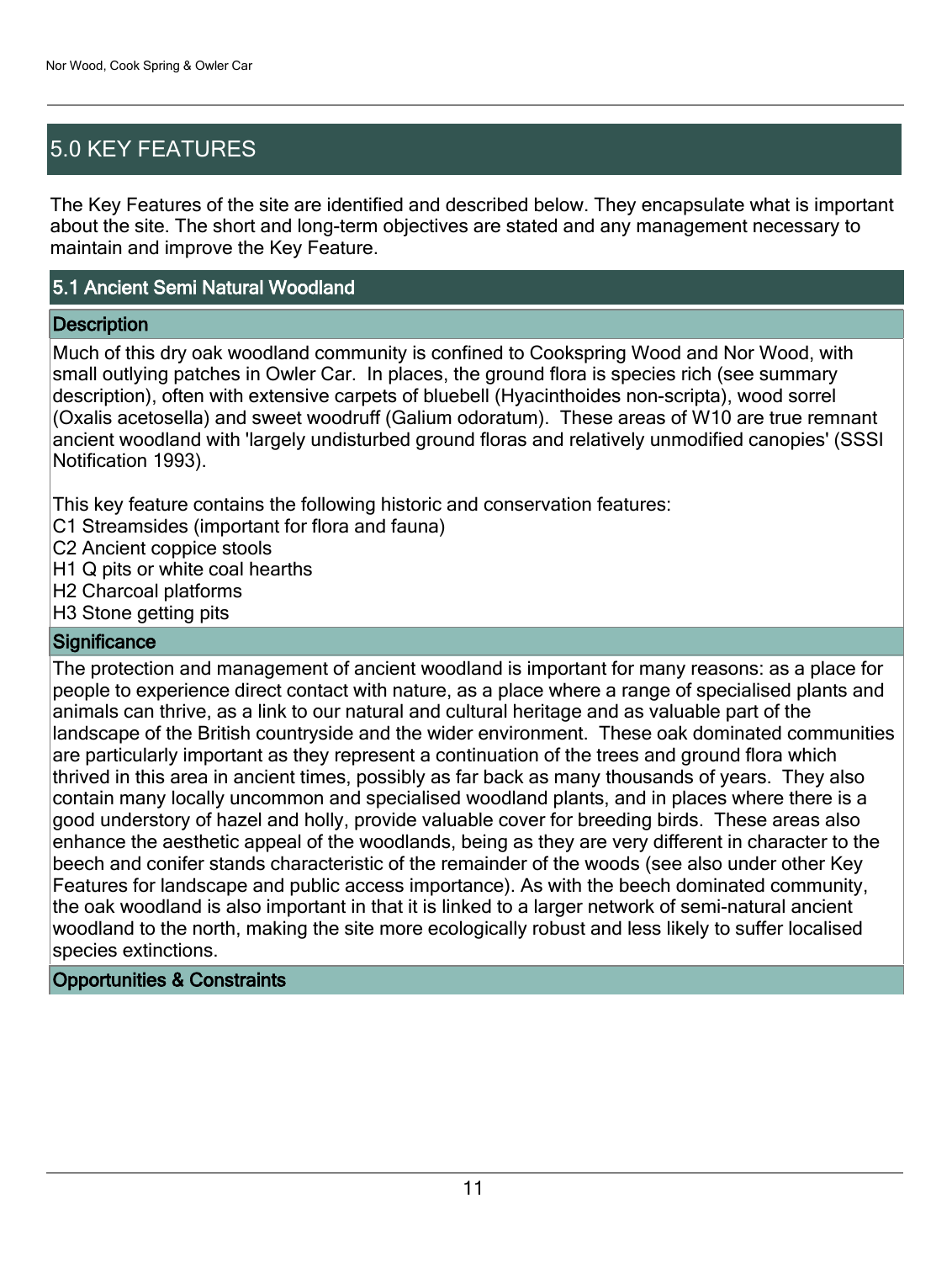#### Constraints:

Sycamore and beech are spreading in many areas and, without a programme of removal, may begin to establish in the oak dominated stands.

Oak regeneration is poor in most areas constraining efforts to allow natural development of the W10e stands. Although this may be the result of a run of poor seed years rather than any long term problem, and oak regeneration at low levels can be seen in many places.

#### Opportunities:

There are opportunities for minimum intervention management in future years should the sycamore and beech eradication be successful. However, given that the adjacent stands are dominated by beech there may always be an ongoing, minimal level of beech control.

There are opportunties for re-stocking natural glades with oak grown from acorns in the wood. This may not be required if in future years oak shows signs of regenerating naturallly.

#### Factors Causing Change

Invasive Sycamore, Invasive Beech, Conversion of W15 beech dominated areas to W10 oakwood

#### Long term Objective (50 years+)

The long term vision for this community is to create an uneven aged, native, broadleaved, high forest woodland, retaining and enhancing botanical, faunal and historic interest.

Oak and other native broadleaves which currently make up the bulk of the stand will be retained and encouraged to develop into a self-sustaining high forest. Some manipulation of the stand may be necessary to open up the canopy gaps thereby facilitating natural regeneration to diversify stand structure. Beech and sycamore will be targeted for felling as priority and over a period of 50 years completely removed from the W10 areas. In future years the W10 areas will be gradually extended at their boundary into areas currently dominated by W15 beech woodland.

Re-planting with local provenance native trees may be required in some areas in the future and will be reviewed in future management plans.

Stand survey work is necessary to guage the balance between W10 and W15 areas to assess the current position and monitor future changes.

#### Short term management Objectives for the plan period (5 years)

Minimum intervention during this current plan period, but look to make observations on the levels of sycamore and beech regeneration within the SSSI areas during 2019, in order to undertake any necessary removal works in the period 2019-2023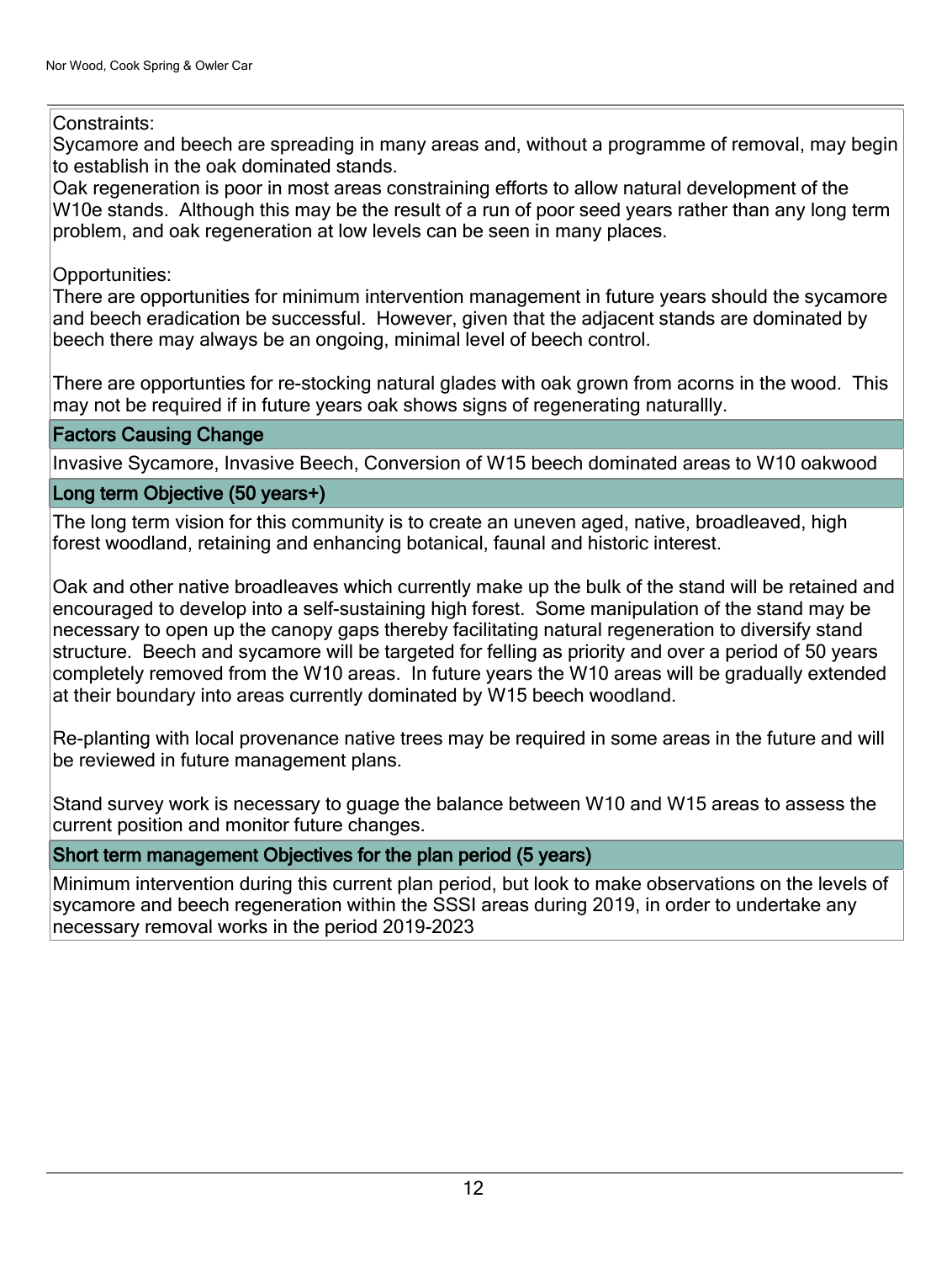#### 5.2 Informal Public Access

#### **Description**

An extensive network of permissive and public paths, totalling several kilometres, provides informal access routes through most of the woodland (see maps) with a total of 14 entrances. These paths are linked via public footpaths both to the nearby city of Sheffield and to the countryside beyond, making the woodlands ideal for enjoyable, moderate length walks on the urban fringe. The woods have a surprisingly natural, wild feel and are an ideal place to escape the bustle of the city. A programme of footpath/permissive bridleway improvements were carried out in 2006: including the surfacing of 750m of route in Nor Wood and Owler Car and the installation of one pedestrian bridge and 3 horse/pedestrian bridges to make safe stream crossings and reduce erosion of ground flora throughout. A circular permissive riding route is now established through these woods and neighbouring land with additional links to Owler Car Lane.

#### **Significance**

Increasing enjoyment of woodland is one of the Trust key outcomes. Encouraging access to these woods is particularly important given the excellent network of paths which currently link the site with the city and the wider countryside.

#### Opportunities & Constraints

Constraints:

The site is naturally wet with numerous spring-lines and seeps arising from the porous sandstone layers. Many paths are therefore wet and muddy for much of the year making access for wheelchairs and pushchairs impossible.

The site is steep in places which can create erosion problems along paths.

The relatively isolated nature of the woodlands together with very limited parking opportunities make any increase in useage of the site unlikely.

Opportunities:

Access improvements were carried out in 2006 for riders and walkers.

There are opportunities for working more closely with neighbours (particulaly Sheffield Willdife Trust who manage the adjacent Long Wood) to manage access issues.

#### Factors Causing Change

Unauthorised horse riding, Wet ground conditions

#### Long term Objective (50 years+)

The long term vision for public access is to improve and then maintain the exisitng network of paths and rides for the purposes of quiet, informal recreation.

Improvement to paths (including possible surfacing of horse riding routes) although necessary given poor ground conditions, must not compromise the biodiversity value of the woodlands.

#### Short term management Objectives for the plan period (5 years)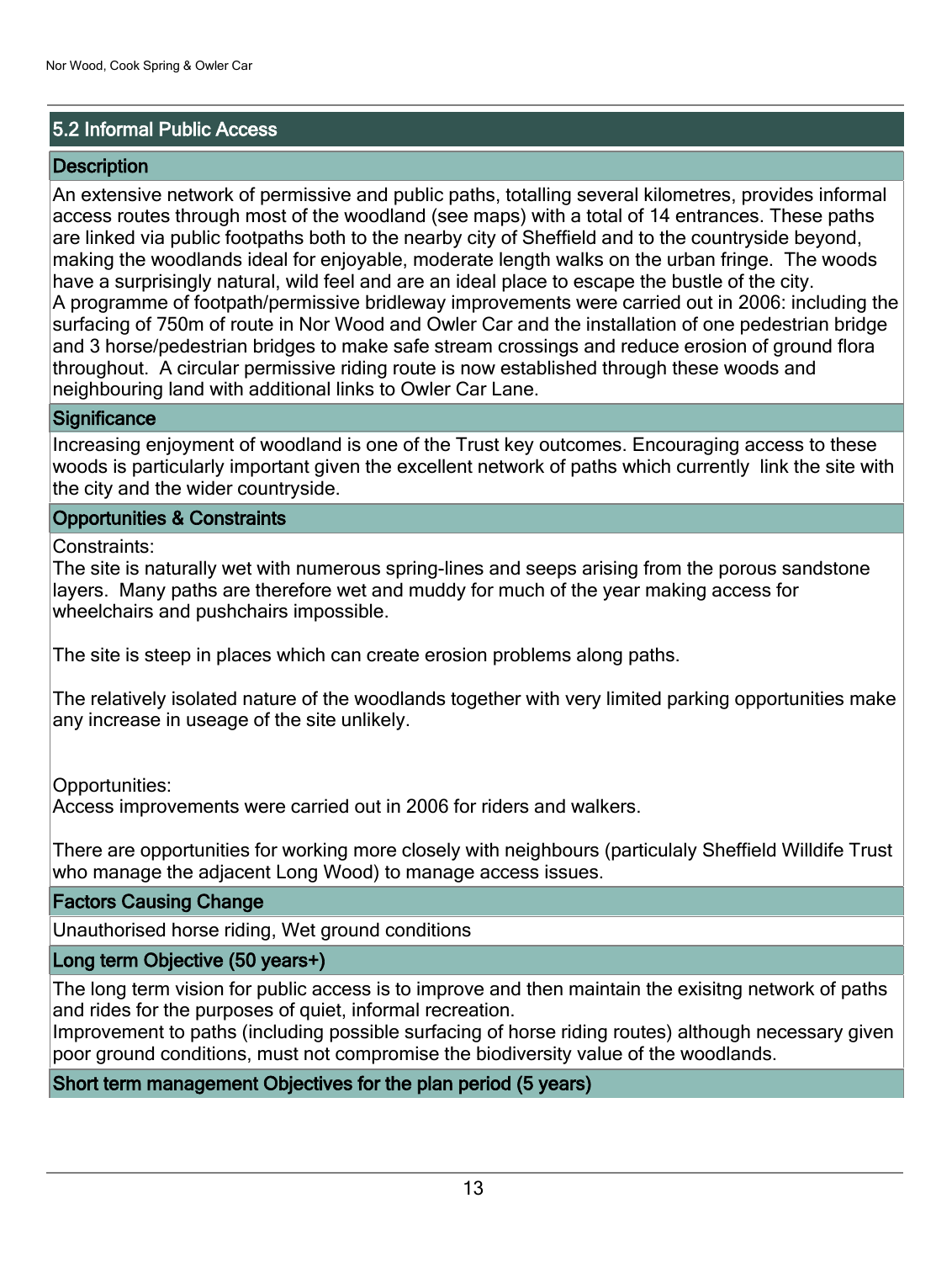Maintain the surfaced paths and tracks and 4x bridge crossings on at least one occasion during the current plan period. Maintain welcome signs (x6), stiles (x2) at least once annually. Liaise with Sheffeild Wildlife Trust, local authorities, horse riders and other interested parties to resolve any reported issues of unauthorised horse riding.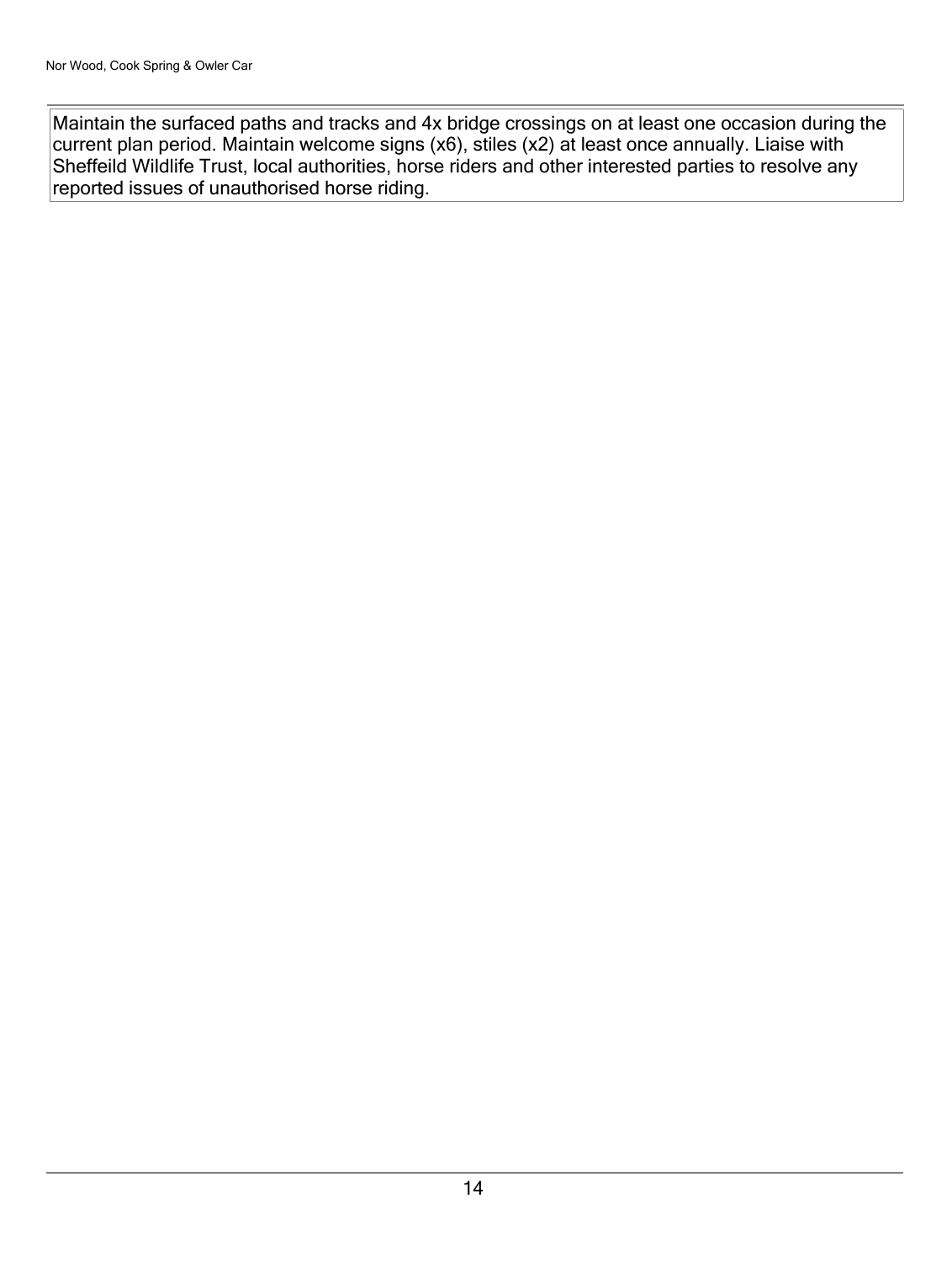#### 5.3 Planted Ancient Woodland Site

#### **Description**

Sub-compartments 1b, 1e , 3b and 3c consist of a mix of broadleaves and conifers - larch and Corsican pine. Focus within these compartments is to favour the broadleaf component in the ongoing PAWS restoration process . Canopy cover is dense in places and affecting ground flora through shading. Native broadleaf regeneration is also present: this will be favoured in thinning to move towards a more native standtype.

The W15 beech community, found in 2b and 3a, and to a lesser extent 2a, makes up the majority of Nor and Owler Car woods and over half of Cookspring wood. The natural British range of this woodland type is best represented in the Weald, the New Forest and on the Chiltern plateau. Planted stands, such as this, are almost indistinguishable in their floristics from these natural stands and are characteristically found along the Pennine fringe. The Deschampsia flexuosa subcommunity (W15b) has frequent native Quercus spp with hybrids and an abundant under canopy of regenerating beech, holly and, more rarely, rowan. The ground layer is dominated by Pteridium aquilinium (at this site confined to 'patches'), Holcus mollis, Rubus fruticosus, Dryopteris spp and numerous bryophytes which at this site include Mnium hornum, Dicranella heteromalla, Dicranum scoparium and Hypnum cupressiforme.

Sub-compartments 1c and 1d are planted with sycamore and red oak respectively. Focus within these compartments is to favour the native broadleaf component in the ongoing PAWS restoration process . Ground flora is generally sparse. Native broadleaf regeneration is also present: this will be favoured in thinning to move towards a more native standtype.

#### **Significance**

Planted Ancient Woodland Sites (PAWS) are a rich habitat for wildlife, and hold ecological and archaelogical value from their ancient woodland origin. Through maintaining and enhancing remnant woodland features under threat this habitat can be secured for the long term.

#### Opportunities & Constraints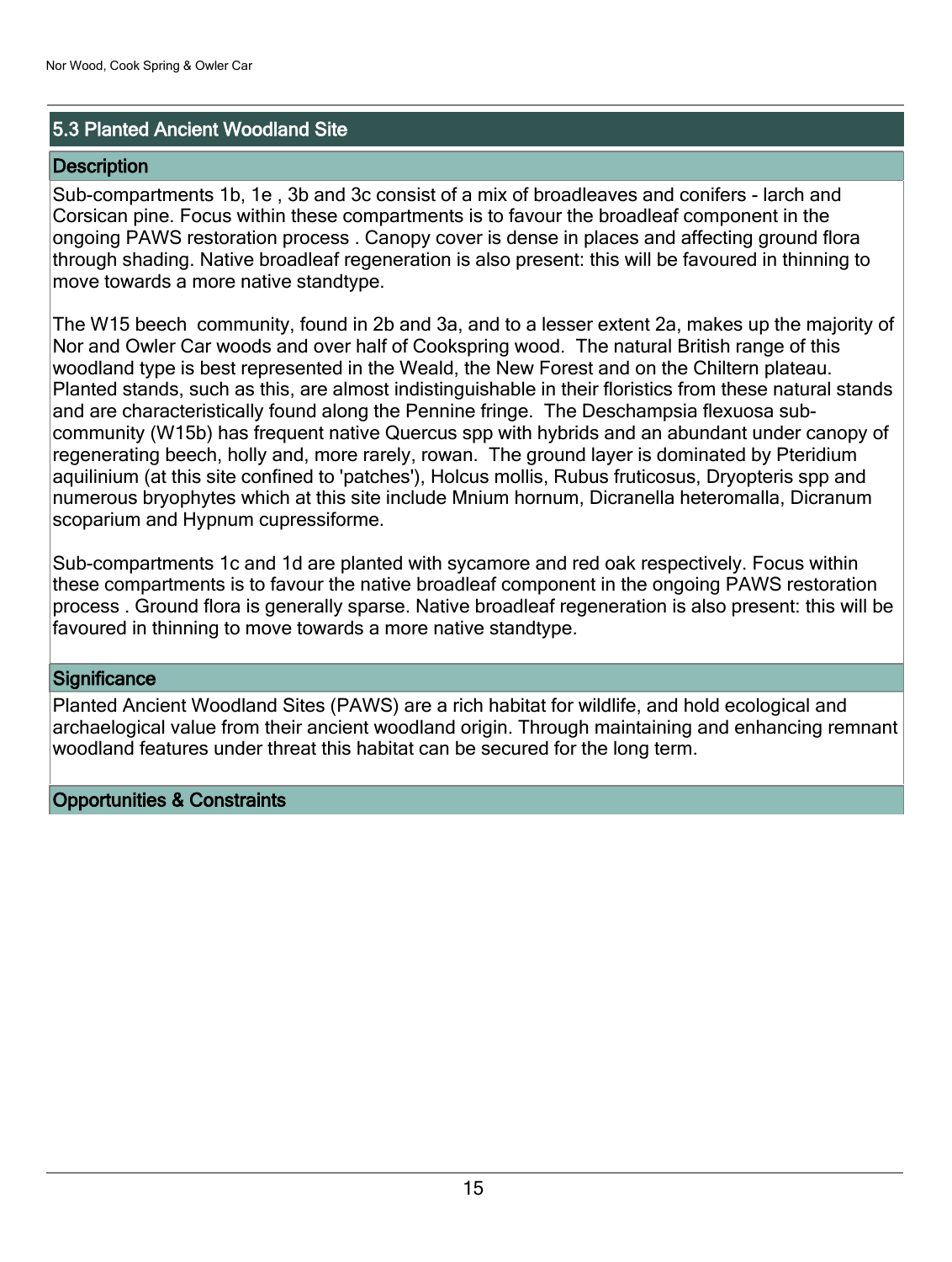Non native conifers can have a negative impact on the ecology of ancient woodland through the amount of shade and leaf litter they cast on remnant features. By reducing immediate threats to their survival, PAWS restoration will be carried out, this will require phased operations of gradual thinning and selective thinning until the woodland complex is fully restored and managed as high forest.

Because of the dominance of beech in the woodlands, it is accepted that a return to a regionally characteristic oak dominated stand will not be possible. The dominance of the W15b community is therefore a constraint in that it effectively prevents the Trust from returning the woodland to one dominated by regionally native trees.

As the woodlands are well visited and popular, any operations which will be likely to transform the internal landscape are likely to be un-popular. The Trust is therefore constrained in its efforts to remove non-native conifers. Conifers must be gradually thinned to favour regenerating broadleaves.

There is difficult management access to much of the site due to the steep slopes and muddy conditions. This makes extraction uneconomic due to associated damage to the path network, watercourses and cultural heritage features. Future silvicultural operations will probably be felling without extraction.

There are opportunites to enhance the biodiversity value and internal landscape of the woodland by, selective thinning of conifers and non native broadleaves, rideside widening and scalloping and streamside coppicing where these can be achieved through existing PAWS operations.

#### Factors Causing Change

Natural Regeneration Of sycamore, beech, occasional conifers and native broadleaves - including holly. Squirrel Damage, occasional deer damage

#### Long term Objective (50 years+)

The long term vision is to create an uneven aged, broadleaved, high forest woodland, retaining and enhancing botanical, faunal and historic interest. The coniferised PAWS areas will be managed as a priority, with sub-compartments containing beech, sycamore and other non-native broadleaves selectively felled where appropriate, as a way of reducing their dominance relative to oak and other native broadleaves and allowing native natural regeneration to develop. It is, however, accepted that beech is likely to remain a major stand component

#### Short term management Objectives for the plan period (5 years)

Within the current plan period, 2018-2023 undertake a clear fell of the sub-compartments of larch and Corsican pine in 1b and 1e, utilising the windblown areas wherever possible to create canopy gaps. Undertake further thinning operation in 2a, 2b, 3a, 3c and 1a in the period between 2020 and 2024, focussing on the removal of over-mature beech within Cpt. 2b & 3a and the thinning of larch, holly and sycamore from within Cpt. 3b & 3c, to promote increased light levels and natural regeneration to create a more un-even age structure.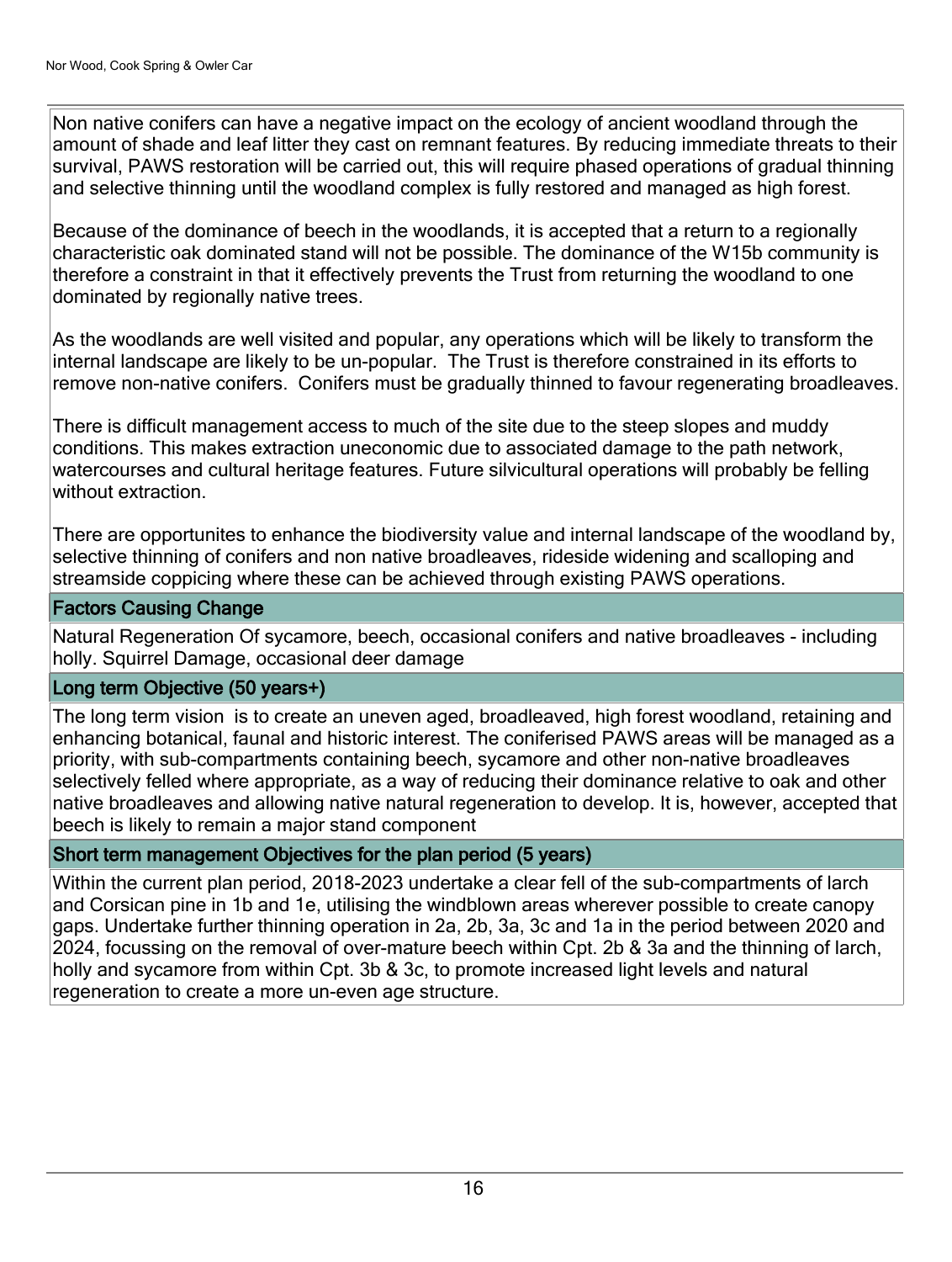| 6.0 WORK PROGRAMME |                     |                    |        |  |  |  |
|--------------------|---------------------|--------------------|--------|--|--|--|
| Year               | <b>Type of Work</b> | <b>Description</b> | Due By |  |  |  |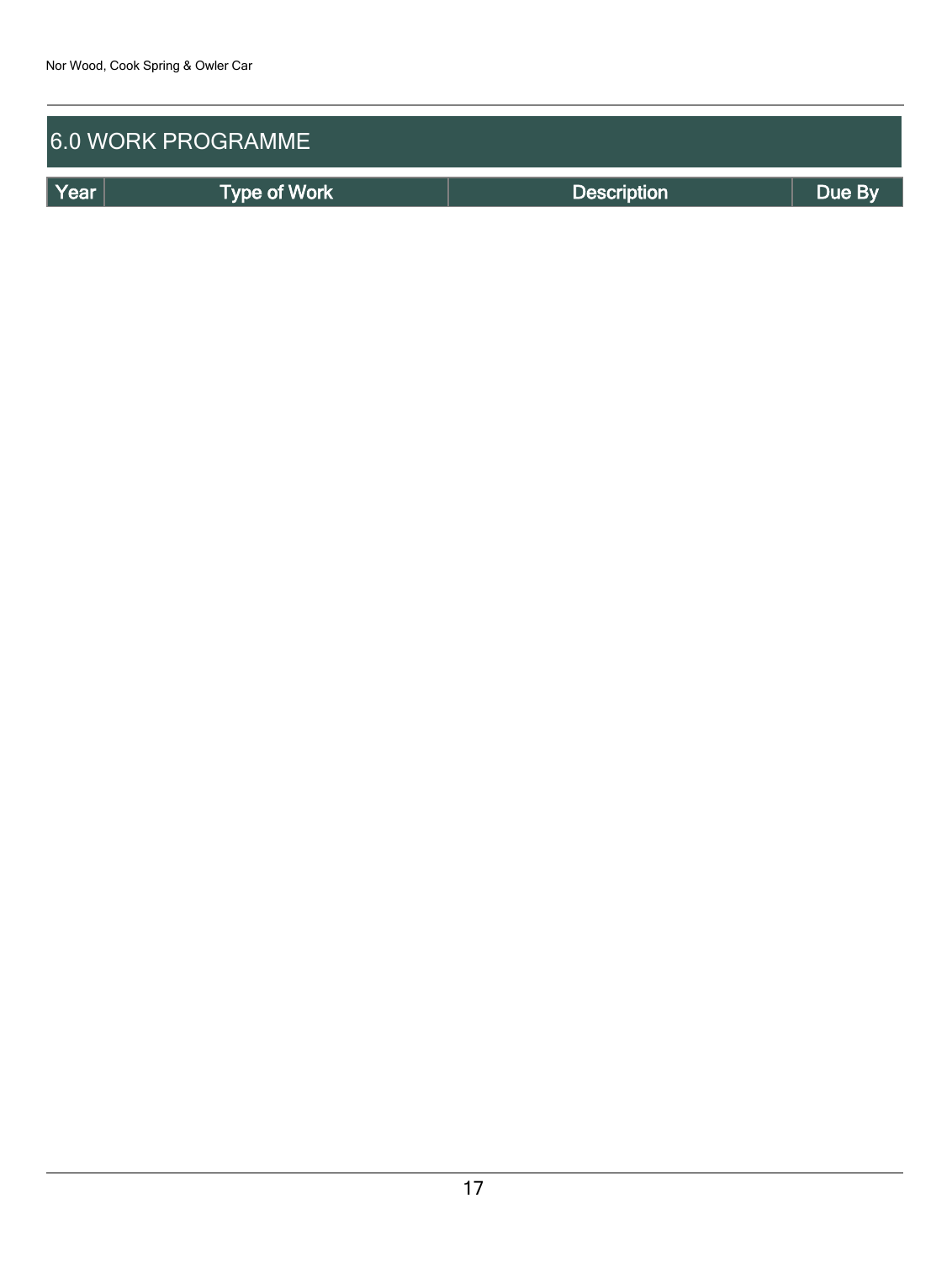## APPENDIX 1: COMPARTMENT DESCRIPTIONS

| Cpt<br>No. | Area<br>(ha) | <b>Main</b><br><b>Species</b> | Year | <b>Management</b><br>Regime | <b>Major</b><br><b>Management</b><br><b>Constraints</b>                                                              | <b>Key Features</b><br><b>Present</b>                                                                | <b>Designations</b>                                                                                                                                                                                      |
|------------|--------------|-------------------------------|------|-----------------------------|----------------------------------------------------------------------------------------------------------------------|------------------------------------------------------------------------------------------------------|----------------------------------------------------------------------------------------------------------------------------------------------------------------------------------------------------------|
| 1a         | 6.72         | other oak 1871<br> spp        |      | <b>PAWS</b><br>restoration  | Archaeological<br>features, Mostly<br>lwet<br>ground/exposed<br>site, No/poor<br>vehicular access<br>within the site | <b>Ancient Semi</b><br>Natural<br>Woodland,<br>Access,<br>Planted<br>Ancient<br><b>Woodland Site</b> | Ancient Semi<br><b>Natural</b><br>Woodland,<br>Informal Public   Planted Ancient<br><b>Woodland Site,</b><br>Site of Local<br>Nature<br><b>Conservation</b><br>Importance, Tree<br>Preservation<br>Order |

The bulk of Nor Wood is formed of mixed broadleaved ancient woodland (NVC W10 Quercus robur-Pteridium aquilinium-Rubus fructicosus woodland) with the main tree species being hybrid oak (Quercus spp) roughly at 60% of the canopy. Minor stand components include ash,beech, sycamore, wild cherry and holly. Where the beech has been planted the NVC type veers towards W15b (Fagus sylvatica-Rubus fructicosus woodland) in an intimate mix with W10. It is possible that the wood is undergoing a natural succession to a more beech dominated canopy since its planting on site, and this may speed up with projected climate change. The sycamore has been planted in more distinct small single species coupes. The nominal planting age for the planted trees is 1871. Regeneration of all the tree species is present, although it should be noted that sycamore regeneration is not significant enough for concern at this time.

The ground flora is dominated by creeping soft grass, bluebells, buckler ferns (Dryopteris spp.), bramble and locally bracken. Under dense beech canopy the ground flora is characteristicaly species poor with frequent bare ground under a deep litter layer.

Drainage is locally poor on the heavier waterlogged clays and this has an impact on the permissive foot and bridle paths.

| 1 <sub>b</sub> | $2.45$ Hybrid | 1970 High forest | Archaeological                            | Ancient Semi                 | <b>Planted Ancient</b> |
|----------------|---------------|------------------|-------------------------------------------|------------------------------|------------------------|
|                | llarch        |                  | features, Mostly                          | Natural                      | <b>Woodland Site,</b>  |
|                |               |                  | wet                                       | Woodland,                    | Site of Local          |
|                |               |                  | ground/exposed   Informal Public   Nature |                              |                        |
|                |               |                  | site, No/poor                             | Access,                      | Conservation           |
|                |               |                  | vehicular access                          | Planted                      | Importance, Tree       |
|                |               |                  | within the site                           | Ancient                      | Preservation           |
|                |               |                  |                                           | <b>Woodland Site   Order</b> |                        |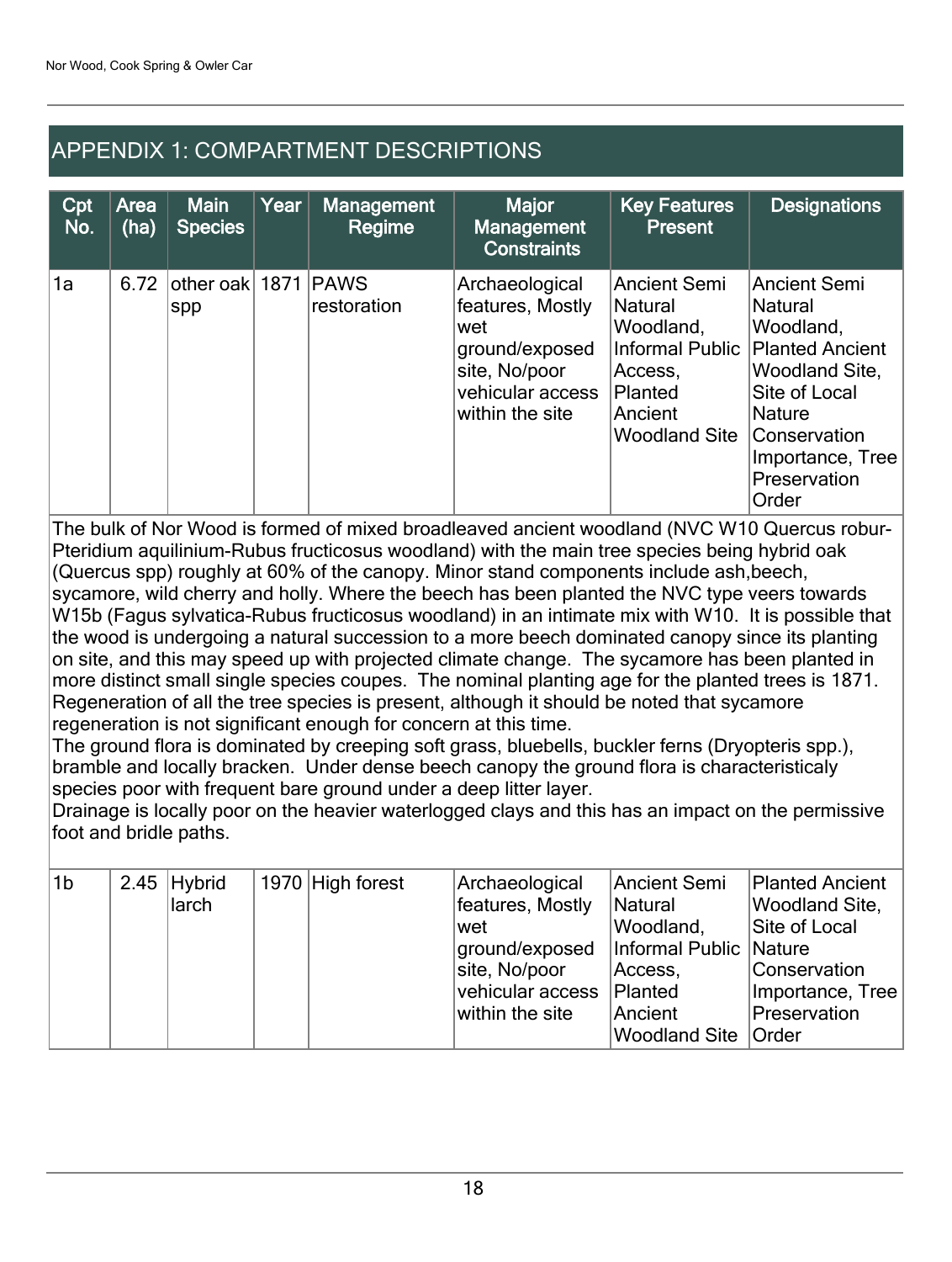Planted stands of beech and hybrid larch mixtures p1970. The composition is roughly 70% larch and 30% beech after the last thinning a couple of years ago although other broadleaves are present in small numbers throughout, particularly birch and holly. The previous thinnings have been very haphazard (with over and under thinning)and a wide variation in the development of each stand is present. The beech tends to be severely suppressed and has suffered some fairly significant squirrel damage/ windblow and snowbreak. The area down towards the Moss Burn is particularly badly hit by windblow and snow break to both species.

Ground flora is restricted and tends to be dominated by bramble since the last thinning was carried out. Areas are affected by poor drainage on clay soils.

| 1 <sub>c</sub> |   | 0.17 Sycamor   1970 High forest | Archaeological   | Ancient Semi           | <b>Planted Ancient</b> |
|----------------|---|---------------------------------|------------------|------------------------|------------------------|
|                | e |                                 | features, Mostly | Natural                | <b>Woodland Site,</b>  |
|                |   |                                 | wet              | Woodland,              | Site of Local          |
|                |   |                                 | ground/exposed   | Informal Public Nature |                        |
|                |   |                                 | site, No/poor    | Access,                | Conservation           |
|                |   |                                 | vehicular access | Planted                | Importance, Tree       |
|                |   |                                 | to the site,     | Ancient                | Preservation           |
|                |   |                                 | No/poor          | Woodland Site   Order  |                        |
|                |   |                                 | vehicular access |                        |                        |
|                |   |                                 | within the site  |                        |                        |

Small stand of young sycamore p1970. The understorey is generally species poor but there are smalll localised patches of bluebell and associated plants affected by incresing shade levels. Frequent windblow and snow break has occurred in the past and also squirrel damage but not as intense as in the young beech stands. Adjoins the Moss Burn on the north side.

| 1d |     | 0.30 other oak 1970 High forest | Archaeological             | Ancient Semi           | <b>Planted Ancient</b> |
|----|-----|---------------------------------|----------------------------|------------------------|------------------------|
|    | spp |                                 | features, Mostly           | Natural                | <b>Woodland Site,</b>  |
|    |     |                                 | wet                        | Woodland,              | Site of Local          |
|    |     |                                 | ground/exposed             | Informal Public Nature |                        |
|    |     |                                 | site, No/poor              | Access,                | Conservation           |
|    |     |                                 | vehicular access   Planted |                        | Importance, Tree       |
|    |     |                                 | to the site,               | Ancient                | Preservation           |
|    |     |                                 | No/poor                    | Woodland Site   Order  |                        |
|    |     |                                 | vehicular access           |                        |                        |
|    |     |                                 | within the site            |                        |                        |

A small stand of beech and red oak p1970. The species are in rough balance although the beech is poor as in the rest of the cpt being suppressed and particularly prone to squirrel damage. As in other young stands in cpt1, this stand has suffered in the past from snowbreak and snowbend. Ground flora is species poor and underdeveloped. The stand borders the Moss Burn on its north edge.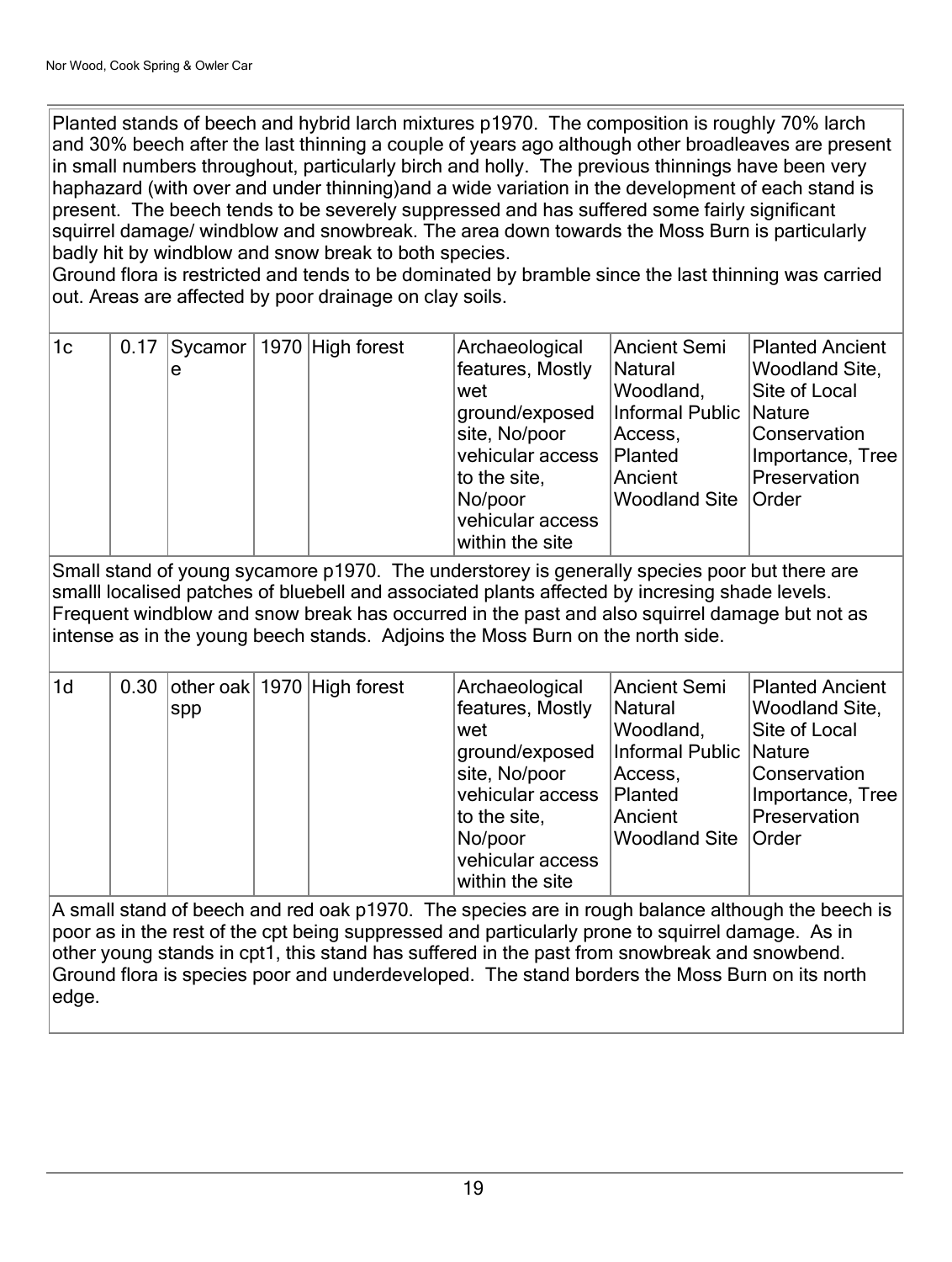| 1e |      | 0.43 Corsican   1970 High forest | Mostly wet                                  | Ancient Semi                 | <b>Planted Ancient</b> |
|----|------|----------------------------------|---------------------------------------------|------------------------------|------------------------|
|    | pine |                                  | ground/exposed                              | Natural                      | <b>Woodland Site,</b>  |
|    |      |                                  | site, No/poor                               | Woodland,                    | Site of Local          |
|    |      |                                  | vehicular access   Informal Public   Nature |                              |                        |
|    |      |                                  | to the site,                                | Access,                      | Conservation           |
|    |      |                                  | No/poor                                     | Planted                      | Importance, Tree       |
|    |      |                                  | vehicular access Ancient                    |                              | Preservation           |
|    |      |                                  | within the site                             | <b>Woodland Site   Order</b> |                        |

A small stand of corsican pine p1970 in the northeast corner of cpt 1 adjacent to the Moss Burn. It has been previously thinned to varying degrees and like the other young stands in cpt it has suffered some degree of windblow and snowbreak. In some areas there is a significant amount of natural regeneration of broadleaved species, especially birch and some cherry. Ground flora is poorly developed.

| 2a | 1.59 | Oak<br>(sessile) | 1920 High forest | Gullies/Deep<br>Valleys/Uneven/<br>Rocky ground,<br>No/poor<br>vehicular access<br>to the site,<br>No/poor<br>vehicular access<br>within the site | Ancient Semi<br>Natural<br>Woodland,<br>Access,<br>Planted<br>Ancient<br><b>Woodland Site</b> | Ancient Semi<br>Natural<br><b>Woodland, Site</b><br>Informal Public   of Local Nature<br>Conservation<br>Importance, Site<br>of Special<br>Scientific<br>Interest, Tree |
|----|------|------------------|------------------|---------------------------------------------------------------------------------------------------------------------------------------------------|-----------------------------------------------------------------------------------------------|-------------------------------------------------------------------------------------------------------------------------------------------------------------------------|
|    |      |                  |                  |                                                                                                                                                   |                                                                                               | Preservation<br>Order                                                                                                                                                   |

This area of dry oak woodland forms part of the Moss Valley Woods SSSI : one of the least modified areas of oak woodland in Derbyshire. The canopy is dominated by oak with scattered ash, rowan and cherry with a well developed understorey of hazel, hawthorn and holly (NVC W10). The sycamore element was removed in a previous thinning and regeneration is controlled as it arises during routine maintenance works.

The field layer consists of areas of bramble and bracken with other woodland plants such as honeysuckle, bluebell, male fern and wood sorrel. The wetter streamside areas contain species such as opposite leaved golden saxifrage.

The variety of native trees and shrubs of different size and age, including overmature and dead timber, and flowering plants in open areas and on damper ground along the streamsides provides important habitats for invertebrates. This woodland is also important for woodland birds.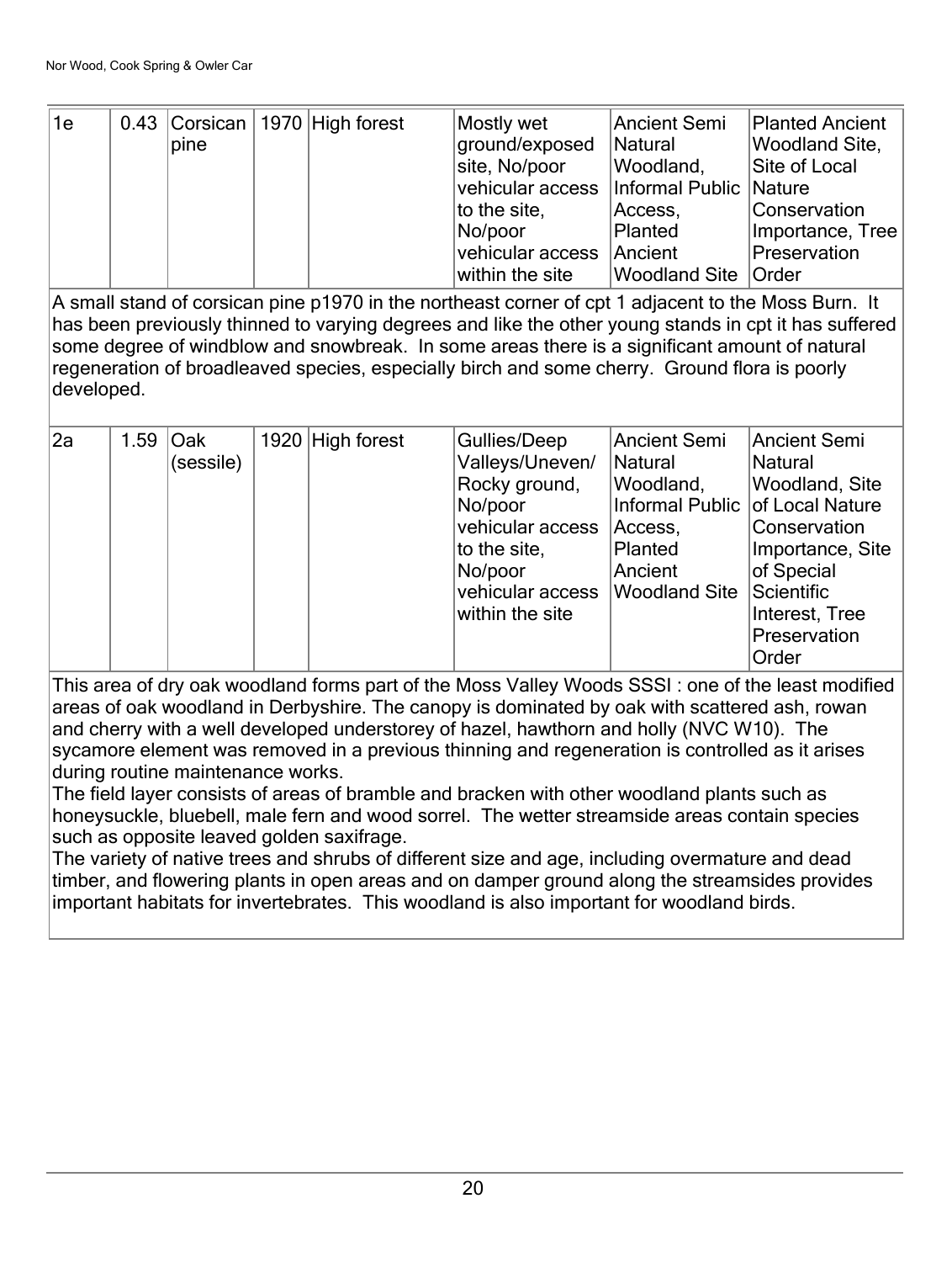| $\overline{2b}$ | 5.68 | Beech | 1850 High forest | Archaeological<br>features,<br>Gullies/Deep<br>Valleys/Uneven/<br>Rocky ground,<br>Mostly wet<br>ground/exposed<br>site, No/poor<br>vehicular access | Ancient Semi<br>Natural<br>Woodland,<br>Access,<br>Planted<br>Ancient<br><b>Woodland Site Conservation</b> | Ancient Semi<br>Natural<br>Woodland,<br>Informal Public   Planted Ancient<br>Woodland Site,<br>Site of Local<br>Nature |
|-----------------|------|-------|------------------|------------------------------------------------------------------------------------------------------------------------------------------------------|------------------------------------------------------------------------------------------------------------|------------------------------------------------------------------------------------------------------------------------|
|                 |      |       |                  |                                                                                                                                                      |                                                                                                            | Importance, Tree                                                                                                       |
|                 |      |       |                  | to the site,                                                                                                                                         |                                                                                                            | Preservation                                                                                                           |
|                 |      |       |                  | No/poor<br>vehicular access<br>within the site                                                                                                       |                                                                                                            | Order                                                                                                                  |

Cpt2b comprises the area of Cookspring Wood that lies outwith the SSSI. It is a varied stand of mixed broadleaves planted in 1850 intermixed with ancient woodland remnants and a wide age range of natural regeneration. The main tree species are beech roughly 47%, oak hybrids 16%, with birch, cherry, sycamore, rowan, sweet chestnut hazel, holly and the very occaisional ash, larch and scots pine. Localised patches are sycamore dominated. Natural regeneration is scatterred throughout and consists of mostly beech and sycamore with holly and sparse oak. NVC types are as for Cpt 1A vaying between W10 under oak dominated areas and W15b under the beech. The Moss Burn forms the northern boundary which is characterised by an unstable and fluid system of meanders which erode into the wood as they change course. The soils tend to have impeded drainage which affects footpaths and horseriding routes within the wood.

| 3a | 8.90 | <b>Beech</b> | 1850 High forest | Archaeological<br>features,<br>Gullies/Deep<br>Valleys/Uneven/<br>Rocky ground,<br>Mostly wet<br>ground/exposed<br>site, No/poor<br>vehicular access<br>within the site,<br>Sensitive<br>habitats/species<br>on or adjacent to<br>site, Very steep<br>slope/cliff/quarry/<br>mine shafts/sink<br>holes etc | Ancient Semi<br>Natural<br>Woodland,<br>Informal Public   of Local Nature<br>Access,<br>Planted<br>Ancient<br><b>Woodland Site</b> | Ancient Semi<br>Natural<br>Woodland, Site<br>Conservation<br>Importance, Site<br>of Special<br>Scientific<br>Interest, Tree<br>Preservation<br>Order |
|----|------|--------------|------------------|------------------------------------------------------------------------------------------------------------------------------------------------------------------------------------------------------------------------------------------------------------------------------------------------------------|------------------------------------------------------------------------------------------------------------------------------------|------------------------------------------------------------------------------------------------------------------------------------------------------|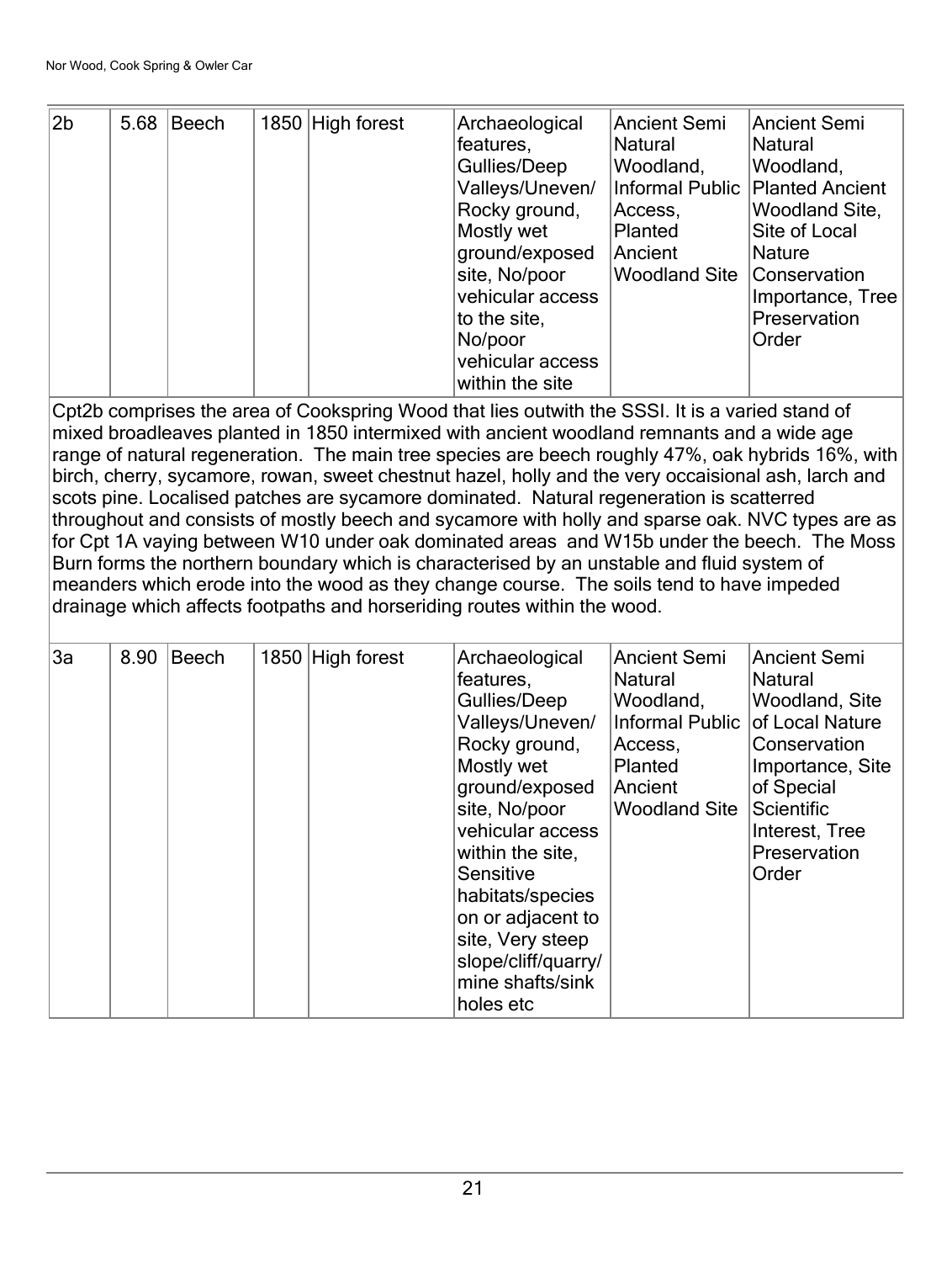Cpt 3a is a varied stand of mixed broadleaves planted in 1850 intermixed with ancient woodland remnants and a wide age range of natural regeneration. The main tree species are beech roughly 50% which is widespread and dominant, oak hybrids 18%, with birch, cherry, sycamore 15%, rowan, sweet chestnut hazel, holly and the occaisional ash, larch and scots pine. Locally, patches are dominated by dense holly in the understorey under mature beech. Natural regeneration is scatterred throughout and consists of mostly beech and sycamore with holly and sparse oak. NVC types are as for Cpt 1A vaying between W10 under oak dominated areas and W15b under the beech. This compartment has been extensively surveyed for archaeological remains which has exposed an early industrial landscape composed of white coal hearths for lead smelting in the 17th century, charcoal hearths and ancient coppice stools (see conservation map).The streamside banks that run along the western edge of the compartment, along with Cookspring Wood and the neighbouring Whinacre Wood, form part of the Moss Valley Woodlands SSSI (see cpt 2A).

| 3b | 0.47 |      | Corsican   1970 High forest | Archaeological   | Ancient Semi           | <b>Planted Ancient</b> |
|----|------|------|-----------------------------|------------------|------------------------|------------------------|
|    |      | pine |                             | features,        | Natural                | <b>Woodland Site,</b>  |
|    |      |      |                             | Gullies/Deep     | Woodland,              | Site of Local          |
|    |      |      |                             | Valleys/Uneven/  | Informal Public Nature |                        |
|    |      |      |                             | Rocky ground,    | Access,                | Conservation           |
|    |      |      |                             | No/poor          | Planted                | Importance, Tree       |
|    |      |      |                             | vehicular access | Ancient                | Preservation           |
|    |      |      |                             | to the site,     | Woodland Site   Order  |                        |
|    |      |      |                             | No/poor          |                        |                        |
|    |      |      |                             | vehicular access |                        |                        |
|    |      |      |                             | within the site  |                        |                        |

A small stand of corsican pine p1970. Thinned in 1997 to varying degrees. Left fairly underthinned in areas adjacent to the stream on the north boundary. A small percentage of oak (5%) is scattered through with light advance regeneration of birch and beech becoming apparent where there is sufficient light. In 2005 through PAWS restoration some scattered thin to waste had been carried out within the cpt.

| 3c | 3.87 | Hybrid | 1970 High forest | Archaeological      | Ancient Semi             | <b>Planted Ancient</b> |
|----|------|--------|------------------|---------------------|--------------------------|------------------------|
|    |      | larch  |                  | features,           | Natural                  | <b>Woodland Site,</b>  |
|    |      |        |                  | Gullies/Deep        | Woodland,                | Site of Local          |
|    |      |        |                  | Valleys/Uneven/     | Informal Public   Nature |                        |
|    |      |        |                  | Rocky ground,       | Access,                  | Conservation           |
|    |      |        |                  | Mostly wet          | Planted                  | Importance, Tree       |
|    |      |        |                  | ground/exposed      | Ancient                  | Preservation           |
|    |      |        |                  | site, No/poor       | <b>Woodland Site</b>     | Order                  |
|    |      |        |                  | vehicular access    |                          |                        |
|    |      |        |                  | to the site,        |                          |                        |
|    |      |        |                  | No/poor             |                          |                        |
|    |      |        |                  | vehicular access    |                          |                        |
|    |      |        |                  | within the site,    |                          |                        |
|    |      |        |                  | Very steep          |                          |                        |
|    |      |        |                  | slope/cliff/quarry/ |                          |                        |
|    |      |        |                  | mine shafts/sink    |                          |                        |
|    |      |        |                  | holes etc           |                          |                        |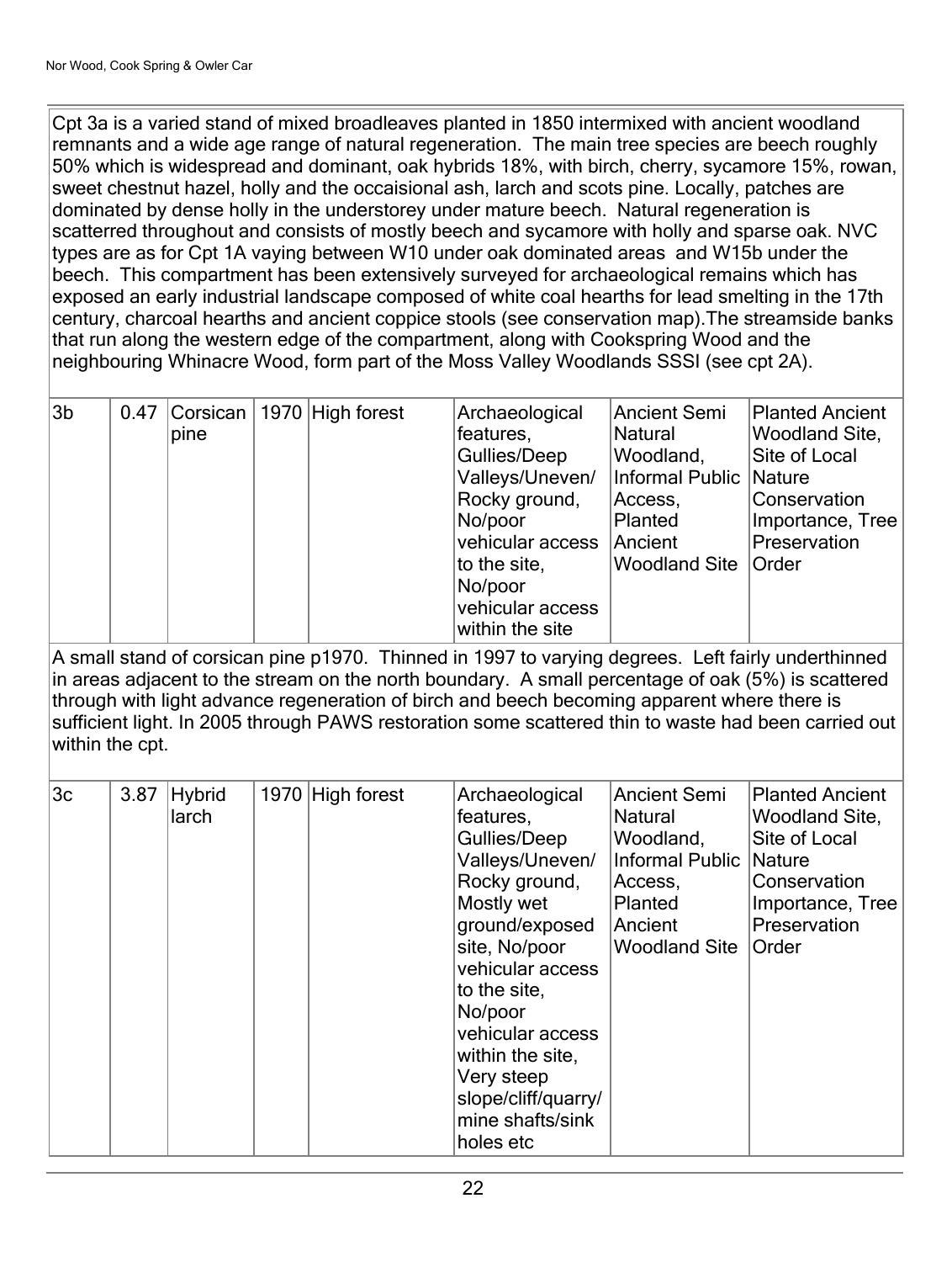A group of several stands of beech and hybrid larch p1970 planted through the mature broadleaved matrix. The proportion of both species varies greatly within and between the stands due to an uneven thinning in 1997. In many areas the beech is poor and suppressed there are also small elements of young oak and other broadleaved regeneration throughout. The stands are prone to varying degrees of wind damage although to the same extent as cpt 1, and squirrel damage is endemic on the beech.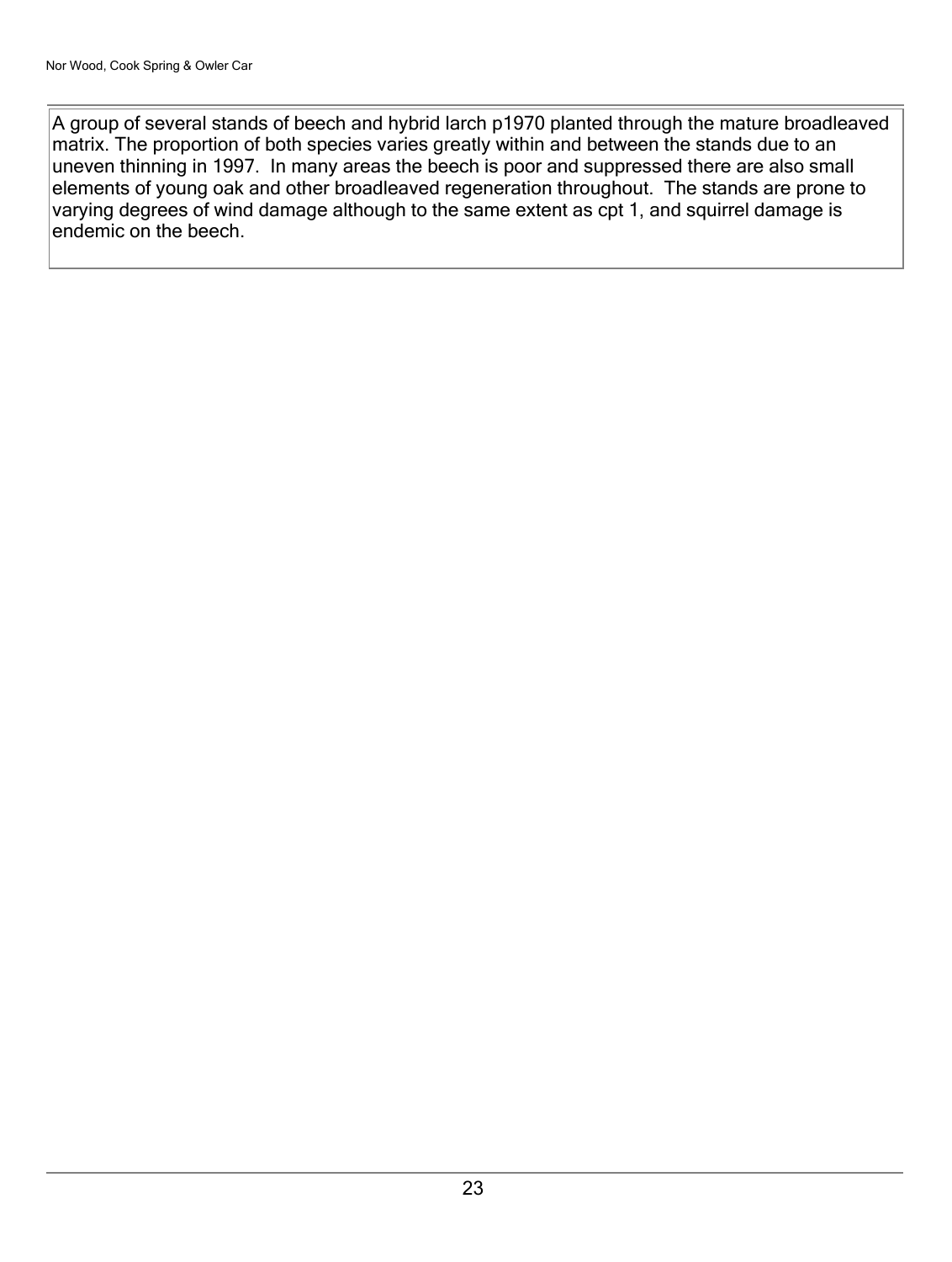## Appendix 2: Harvesting operations (20 years)

| <b>Forecast</b><br>Year | Cpt            | <b>Operation Type</b> | <b>Work Area</b><br>(ha) | <b>Estimated</b><br>vol/ha | <b>Estimated total</b><br>vol. |
|-------------------------|----------------|-----------------------|--------------------------|----------------------------|--------------------------------|
| 2020                    | 1a             | Thin                  | 6.71                     | 20                         | 135                            |
| 2020                    | 1b             | <b>Clear Fell</b>     | 2.45                     | 33                         | 80                             |
| 2020                    | 1c             | Thin                  | 0.17                     | 29                         | 5                              |
| 2020                    | 1d             | Thin                  | 0.29                     | 34                         | 10                             |
| 2020                    | 1e             | <b>Clear Fell</b>     | 0.43                     | 47                         | 20                             |
| 2021                    | 2 <sub>b</sub> | Thin                  | 5.60                     | 30                         | 170                            |
| 2021                    | 3a             | Thin                  | 4.30                     | 42                         | 182                            |
| 2021                    | 3 <sub>b</sub> | <b>Selective Fell</b> | 0.47                     | 43                         | 20                             |
| 2021                    | 3 <sub>c</sub> | Thin                  | 3.88                     | 31                         | 120                            |
| 2028                    | 2 <sub>b</sub> | Thin                  | 5.60                     | 30                         | 170                            |
| 2028                    | 3a             | Thin                  | 4.30                     | 42                         | 182                            |
| 2028                    | 3 <sub>c</sub> | Thin                  | 3.88                     | 31                         | 120                            |
| 2036                    | 1a             | Thin                  | 6.71                     | 20                         | 135                            |
| 2036                    | 1b             | <b>Clear Fell</b>     | 2.45                     | 8                          | 20                             |
| 2036                    | 1c             | Thin                  | 0.17                     | 59                         | 10                             |
| 2036                    | 1d             | Thin                  | 0.29                     | 52                         | 15                             |
| 2036                    | 1e             | Thin                  | 0.43                     | 12                         | 5                              |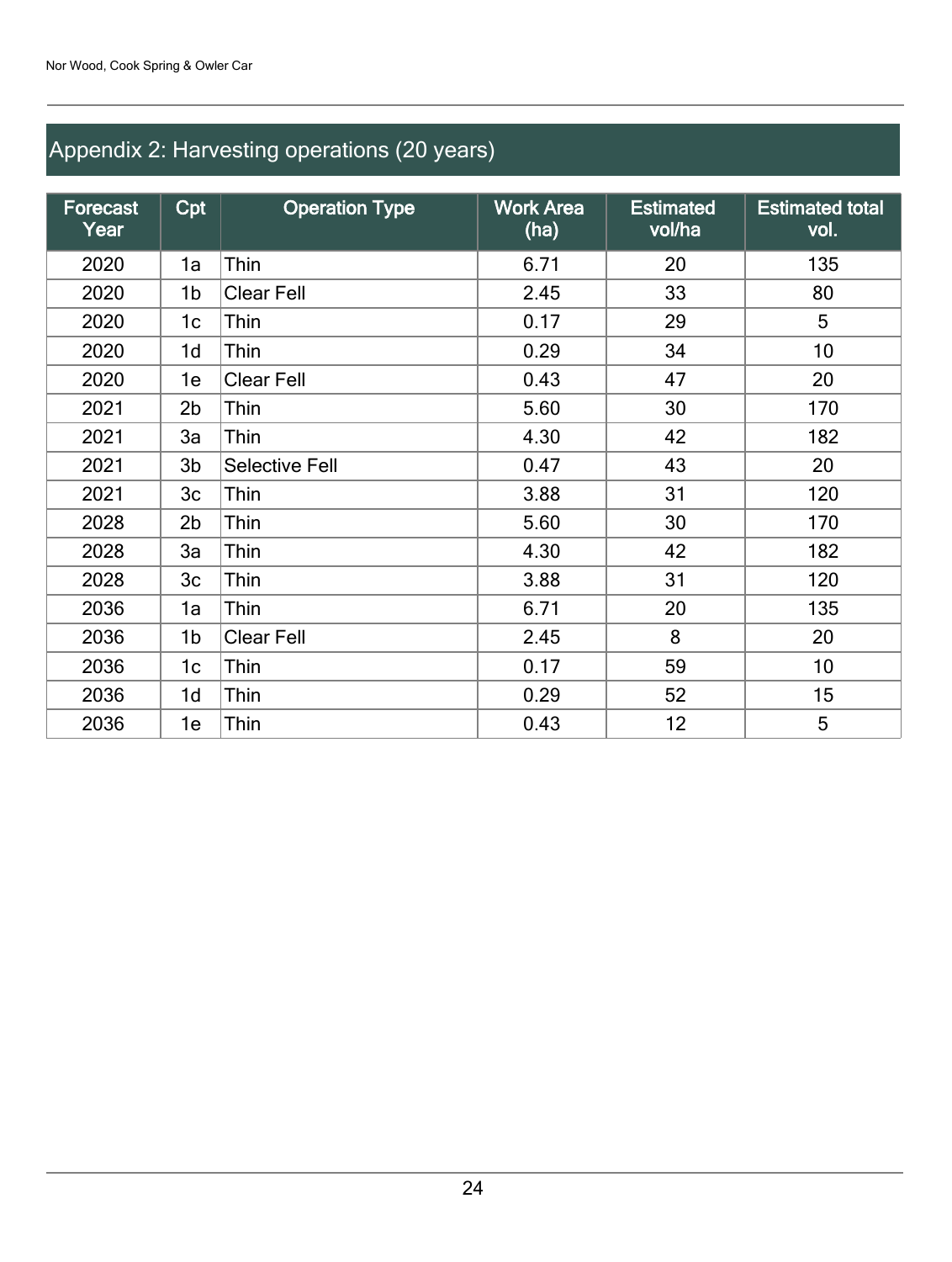## **GLOSSARY**

#### Ancient Woodland

Ancient woods are defined as those where there has been continuous woodland cover since at least 1600 AD. In Scotland ancient woods are defined strictly as sites shown as semi-natural woodland on the 'Roy' maps (a military survey carried out in 1750 AD, which is the best source of historical map evidence) and as woodland all subsequent maps. However, they have been combined with long-established woods of semi-natural origin (originating from between 1750 and 1860) into a single category of Ancient Semi-Natural Woodland to take account of uncertainties in their identification. Ancient woods include Ancient Semi-Natural Woodland and plantations on Ancient Woodland Sites (see below). May support many species that are only found in ancient woodland.

#### Ancient Semi - Natural Woodland

Stands in ancient woods defined as those consisting predominantly of native trees and shrubs that have not obviously been planted, which have arisen from natural regeneration or coppice regrowth.

#### Ancient Woodland Site

Stands in ancient woods that have been converted to plantations, of coniferous, broadleaved or mixed species, usually for timber production, including plantations of native species planted so closely together that any semi-natural elements of the understorey have been suppressed.

#### Beating Up

Replacing any newly planted trees that have died in the first few years after planting.

#### **Broadleaf**

A tree having broad leaves (such as oak) rather than needles found on conifers (such as Scots pine).

#### **Canopy**

The uppermost layer of vegetation in a woodland, or the upper foliage and branches of an individual tree.

#### Clearfell

Felling of all trees within a defined area.

#### **Compartment**

Permanent management division of a woodland, usually defined on site by permanent features such as roads. See Sub-compartments.

#### **Conifer**

A tree having needles, rather than broadleaves, and typically bearing cones.

#### Continuous Cover forestry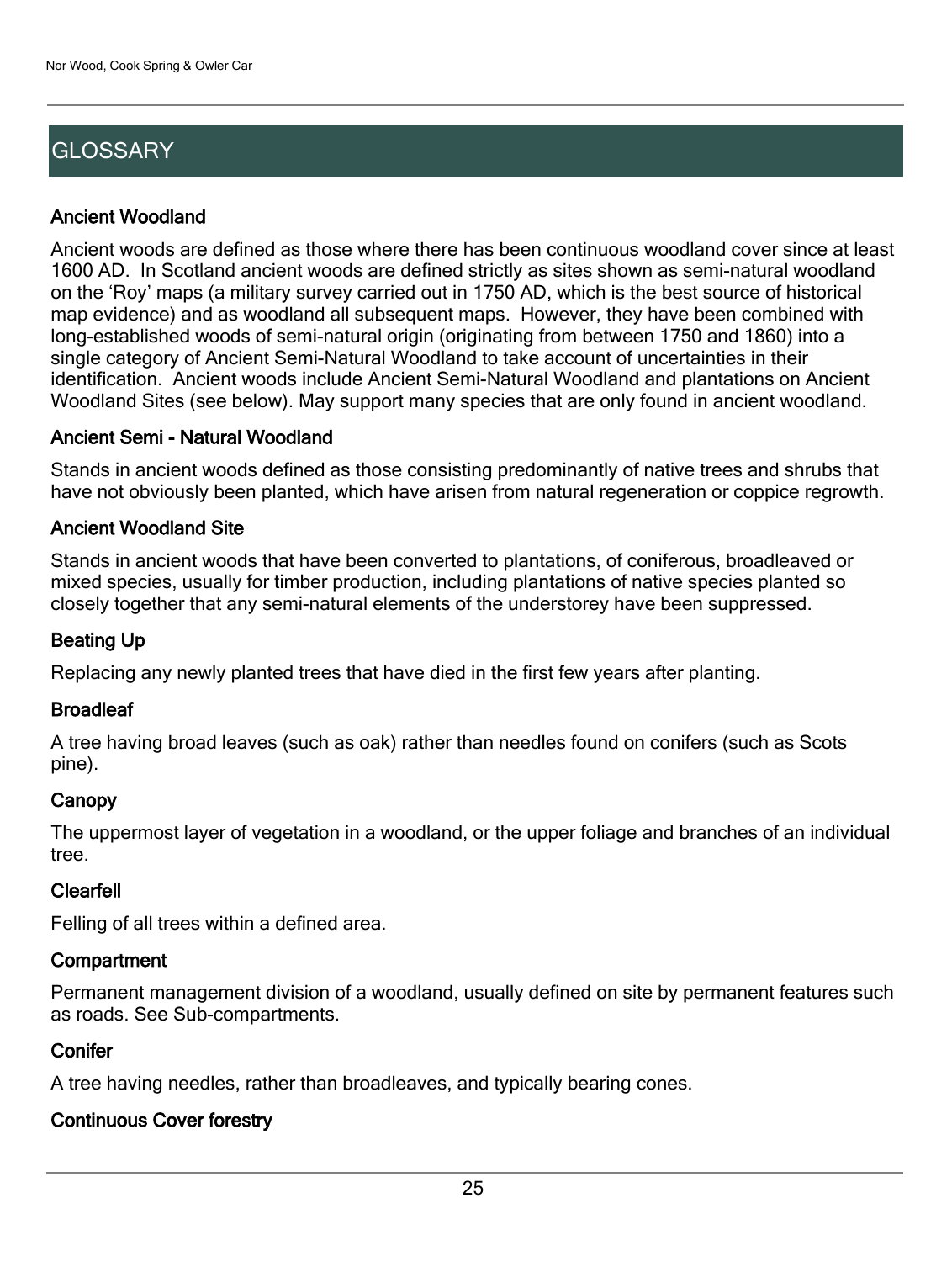A term used for managing woods to ensure that there are groups or individual trees of different ages scattered over the whole wood and that some mature tree cover is always maintained. Management is by repeated thinning and no large areas are ever completely felled all at once.

#### **Coppice**

Trees which are cut back to ground levels at regular intervals (3-25 years).

#### Exotic (non-native) Species

Species originating from other countries (or other parts of the UK) that have been introduced by humans, deliberately or accidentally.

#### Field Layer

Layer of small, non-woody herbaceous plants such as bluebells.

#### Group Fell

The felling of a small group of trees, often to promote natural regeneration or allow planting.

#### Long Term Retention

Discrete groups of trees (or in some cases single trees) that are retained significantly past their economic felling age. Operations may still be carried out within them and thinning is often necessary to maintain stability.

#### Minimum Intervention

Areas where no operations (such as thinning) will take place other than to protect public safety or possibly to control invasive exotic species.

#### Mixed Woodland

Woodland made up of broadleaved and coniferous trees.

#### National vegetation classification (NVC)

A classification scheme that allows an area of vegetation to be assigned to the standardised type that best matches the combination of plant species that it contains. All woodlands in the UK can be described as being one of 18 main woodland types (W1 - W18), which principally reflect soil and climatic conditions. For example, Upland Oakwoods are type W11, and normally occur on well drained infertile soils in the cooler and wetter north and west of Britain. Each main type can be subdivided into numerous subtypes. Most real woods contain more than one type or sub-type and inevitably some woods are intermediate in character and can't be properly described by any sub type.

#### Native Species

Species that arrived in Britain without human assistance.

#### Natural Regeneration

Naturally grown trees from seeds falling from mature trees. Also regeneration from coppicing and suckering.